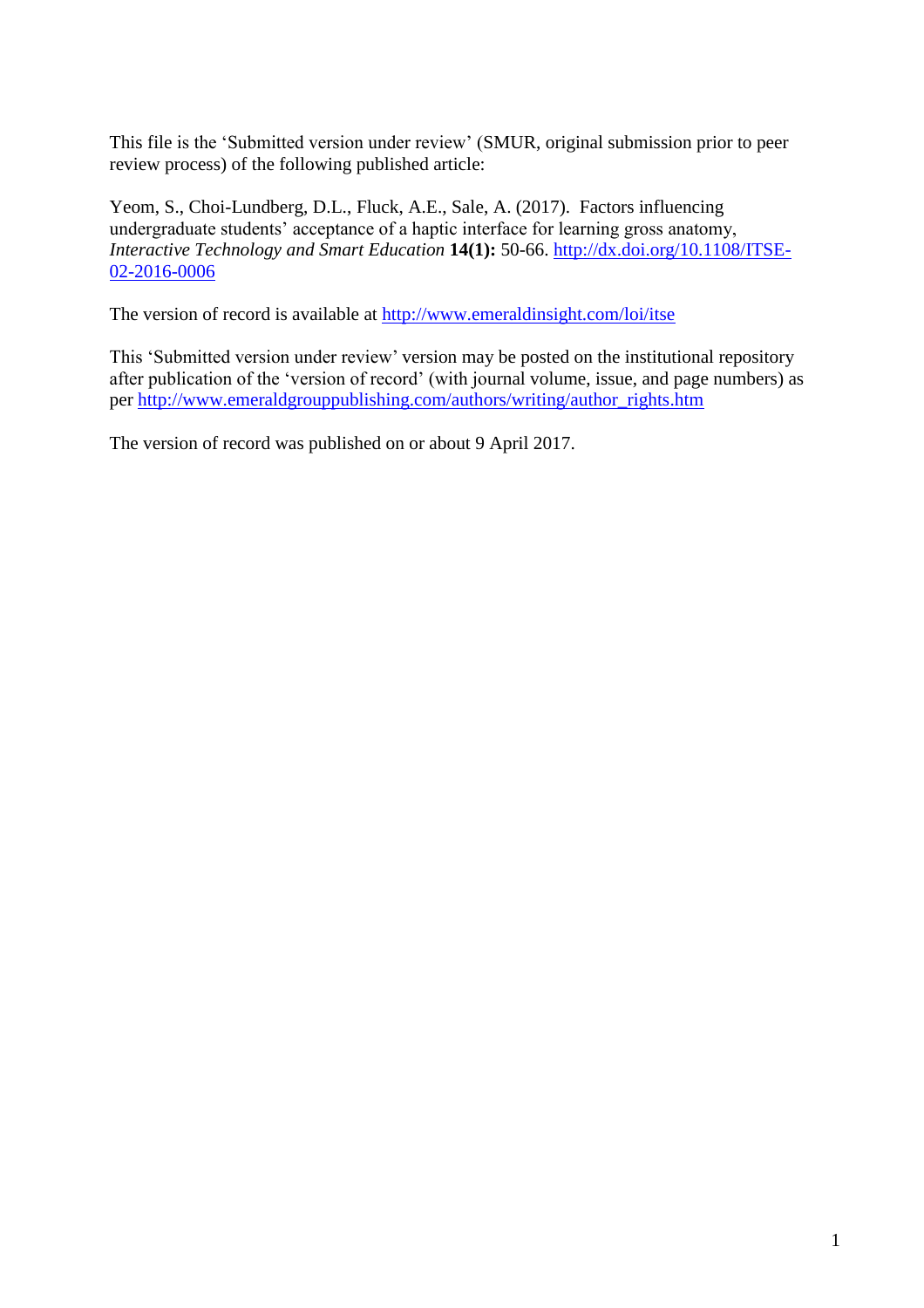# **Factors influencing undergraduate students' acceptance of a haptic interface for learning gross anatomy**

**Author Details** *(please list these in the order they should appear in the published article)*

Author 1 Name: Soonja Yeom Department: School of Engineering and ICT University/Institution: University of Tasmania Town/City: Hobart State (US only): Country: Australia

Author 2 Name: Derek Choi-Lundberg Department: School of Medicine University/Institution: University of Tasmania Town/City: Hobart State (US only): Country: Australia

Author 3 Name: Andrew Fluck Department: School of Education University/Institution: University of Tasmania Town/City: Launceston State (US only): Country: Australia

Author 4 Name: Arthur Sale Department: School of Engineering and ICT University/Institution: University of Tasmania Town/City: Hobart State (US only): Country: Australia

**Corresponding author: Soonja Yeom Corresponding Author's Email: [s.yeom@utas.edu.au](mailto:s.yeom@utas.edu.au)**

#### **Biographical Details:**

Soonja Yeom, is a Lecturer in School of Engineering and ICT. She teaches computer security and programming for the internet. Currently she is a PhD candidate with a thesis titled 'Undergraduate student acceptance of haptic simulation in gross anatomy learning'. Her research interests include technology-enhanced learning, human computer interface, and computer security.

Derek Choi-Lundberg, PhD, is Senior Lecturer in Anatomy, School of Medicine, University of Tasmania. He teaches gross anatomy, neuroanatomy and embryology to first to third year medical students, and coordinates year 1, semester 2 of the MBBS course. His research interests include medical and anatomical sciences education, technology-enhanced learning, assessment, near-peer and reciprocal peer teaching & learning, and student learning approaches in anatomy.

Andrew Fluck, PhD, is a Senior Lecturer in Information Technology and teacher educator at the University of Tasmania. He has an interest in curriculum transformation through the use of computers; developed an eExam system for students to use their own computers in high stakes assessment; and serves on the executive of Working Group 3.3 (research into educational applications of information technologies) for IFIP/UNESCO. See more at http://andrew.fluck.id.au/.

Arthur Sale, PhD, is Emeritus Professor of Computer Science at the University of Tasmania. He has lectured on many aspects of ICT over a career of 55 years including human-computer interfaces, served as Chairman of the University's Professorial Board, as Pro Vice-Chancellor and was for 20 years head of the ICT department. He has published over 90 papers, many book chapters and two books. His primary research interests lie in computer design, programming languages, and the effects of the Internet on society.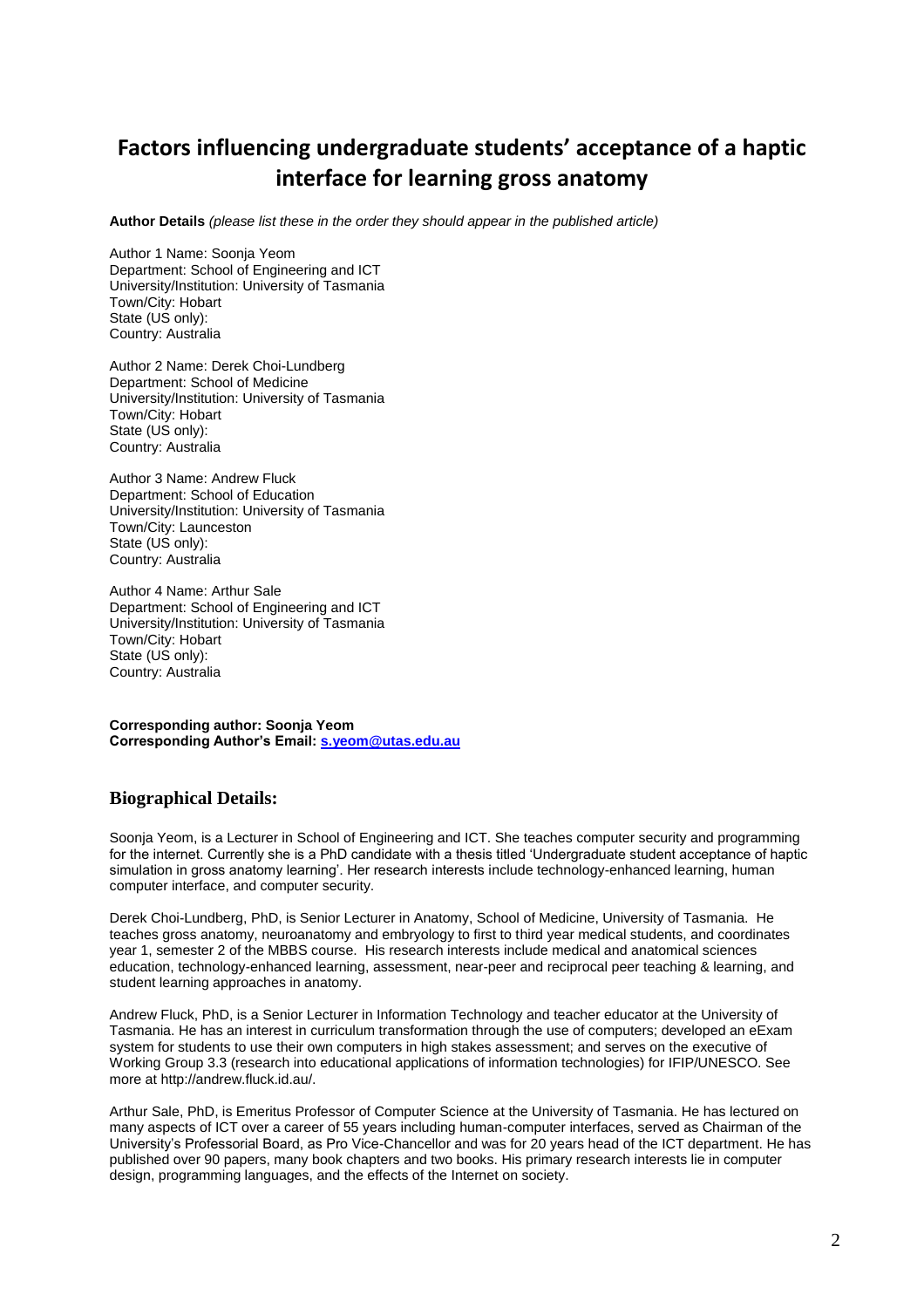#### **Abstract:**

**Purpose** – This research evaluates factors influencing undergraduate students' acceptance of a computer-aided learning (CAL) resource using the Phantom Omni haptic stylus to enable rotation, touch and kinaesthetic feedback, and display of names of three-dimensional (3D) human anatomical structures on a visual display. **Design/methodology/approach** – Software was developed using the software development life cycle, and was tested by students enrolled in various bachelor degrees at three stages of development within Technology Acceptance Model, action research and design research methodology frameworks, using mixed methods of quantitative and qualitative analysis.

**Findings** – The learning system was generally well-accepted, with usefulness  $(72 \pm 18)$ , mean  $\pm$  standard deviation, 0-100 visual analogue scale) rated higher (p<0.001) than ease of use (57  $\pm$  22). Ease of use ratings declined across the three versions as modules were added and complexity increased. Students with prior experience with 3D interfaces had higher intention to use the system, and scored higher on identification of anatomical structures. Students with greater kinaesthetic learning preferences tended to rate the system higher. Haptic feedback was considered the best aspect of the system but students wanted higher spatial resolution and lower response times.

**Originality/value –** Previous research relating to haptic devices in medical and health sciences has largely focused on advanced trainees learning surgical or procedural skills. The present research suggests that incorporating haptic feedback into virtual anatomical models may provide useful multisensory information in learning anatomy at the undergraduate level.

**Keywords:** Haptic, force-feedback, kinaesthetic learning, VARK learning styles, human anatomy, undergraduate medical students

**Article Classification:** Research article

#### **Introduction**

[The first paragraph of this SMUR version has been deleted, as it has been replaced with a rewritten paragraph in the version of record].

Teaching and learning human gross anatomy may use various resources, including lectures, textbooks, atlases, dissection of human cadavers, prosected wet and plastinated specimens, three-dimensional (3D) printed specimens based on prosections or medical imaging data, plastic anatomical models, living surface anatomy, body painting, radiological images, and multimedia on computers, tablets, and mobile devices (Sugand et al., 2010; Gaglani and Topol, 2014; Rengier et al., 2010; Lim et al., 2015). Dissection combines visual and touch sensation with auditory sensation through discussion amongst teachers and students, and thus engages multiple sensory modalities (Granger, 2004), as do 3D specimens and models. Due to reduced time available for gross anatomy in crowded curricula, medical and other health sciences students typically have only limited opportunities to learn from cadavers, prosected specimens, and/or 3D physical models (Fitzgerald et al., 2008; Drake et al., 2009; Craig et al., 2010; Bouwer et al., 2015). Furthermore, some universities lack access to donated cadavers and dissection facilities, or have eliminated dissection due to cost, ethical, safety, sociocultural or religious concerns, and potential negative effects on students' attitudes towards future patients (McLachlan et al., 2004; Lim et al., 2015). In part as a consequence of the above issues, as well as to take advantage of the potential of technology to enhance learning experiences (Burns, 2013) and to provide greater flexibility in the place and tempo of learning (Johnson et al., 2013), computer-aided learning (CAL) resources for anatomy have been developed.

Many CAL resources for anatomy are based upon multimedia design principles and cognitive load theory, with non-redundant images, text, and auditory information integrated to take advantage of the user's parallel cognitive processing of visual and auditory information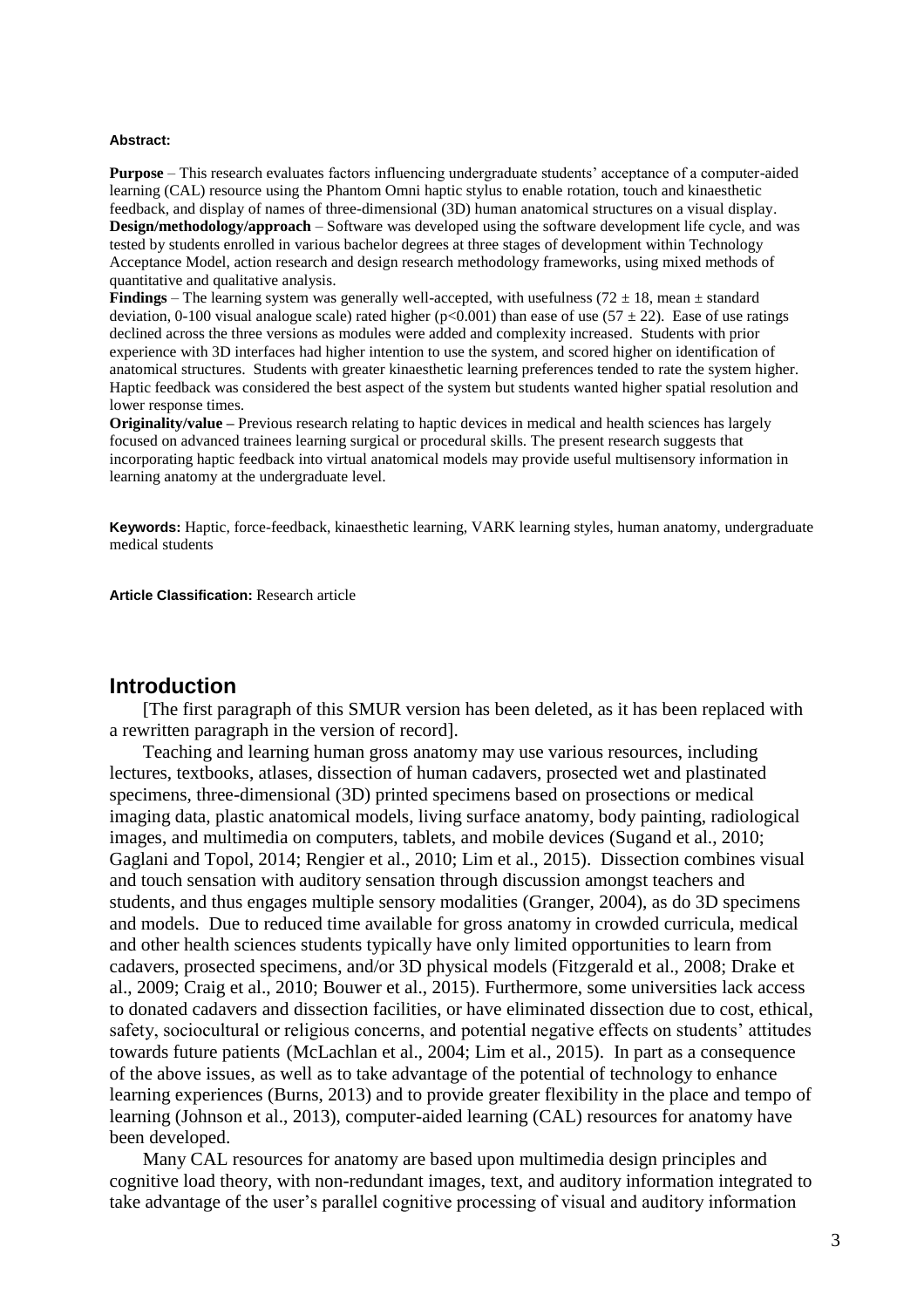and multisensory learning mechanisms (Clark and Mayer, 2003; Shams and Seitz, 2008; van Merrienboer and Sweller, 2010; Ayres, 2015). Basic e-book versions of traditional anatomy textbooks and atlases use static 2D images. In contrast, many CAL resources provide fadable, layered 2D images allowing virtual dissection (Saltarelli et al., 2014) and/or rotatable 3D images (with or without stereoscopic viewing) (Cornwall and Pollard, 2012; Lewis et al., 2014b; Temkin et al., 2006; Yammine and Violato, 2015). A meta-analysis of 36 studies found that 3D images are superior to 2D in spatial and factual anatomical knowledge, satisfaction and perceived effectiveness (Yammine and Violato, 2015). Comparing 3D CAL resources with dissection has produced mixed results, either similar performance on spatial anatomical knowledge (Codd and Choudhury, 2011) or worse performance from 3D CAL resources on identification and explanation questions (Saltarelli et al., 2014).

Haptic feedback includes a combination of somatosensory (touch) sensation mediated by tactile receptors in skin, and kinaesthetic sensation, mediated by kinaesthetic receptors in muscles, tendons, and joints (Panait et al., 2009). Physical anatomical models can be explored with sight and touch, and improve spatial anatomical understanding more than textbooks and CAL resources without haptic feedback (Preece et al., 2013). Touch and kinaesthetic sensation through feeling and manipulating real human tissues is available through studying cadavers, prosected specimens, and living human models (McLachlan and Patten, 2006; Dev et al., 2002), and is particularly important for surgical and procedural training (Dev et al., 2002). Thus, adding haptic feedback to CAL resources has been an active area of research and development for two decades, including for surgical training (Hoffman and Vu, 1997; Dev et al., 2002; Panait et al., 2009; Fang et al., 2014; Ruthenbeck and Reynolds, 2015; Basdogan et al., 2004; Esteban et al., 2014; Kim et al., 2013; Schvartzman et al., 2014; Thomas, 2013; Wu et al., 2014), clinical procedural training (Arevalo et al., 2013), palpation training (Howell et al., 2008; Ullrich and Kuhlen, 2012), and anatomical education (Dev et al., 2002; Kinnison et al., 2009; Sakellariou et al., 2009; Ingole et al., 2015; Khot et al., 2013; Lewis et al., 2014a; Weber et al., 2012).

Student acceptance of and learning from CAL resources incorporating haptic feedback have been evaluated in various contexts. For example, performance of complex laparoscopic surgery tasks is improved by provision of haptic feedback compared to no haptic feedback (Panait et al., 2009). Medical residents rated virtual dissection of a temporal bone simulator using a Phantom Omni haptic device similar to plastic models, but lower than cadaveric temporal bone dissection (Fang et al., 2014). Students trained only on HapTEL virtual teeth performed as well as those trained on traditional manikins with plastic teeth (Arevalo et al., 2013). Most first year veterinary students who used a 'haptic cow' rectal palpation simulator agreed that it was useful for learning the feel and locations of anatomical structures (Kinnison et al., 2009). Post-graduate surgical trainees using a 3D stereoscopic virtual reality system with haptic interface (CyberTouch gloves) improved their knowledge of inguinal canal anatomy more than the traditional 2D resources group, and rated the system higher on engagement, ease of use, and learning spatial relationships (Sakellariou et al., 2009).

This research article describes the evaluation of a CAL resource with a visual display and a Phantom Omni haptic interface for learning human anatomy, designated 'Learning Anatomy with Haptic Feedback System' (LAHFS), within frameworks of the Technology Acceptance Model, action research and design research. A previous study (Yeom et al., 2013) reported preliminary analysis of user acceptance of two versions of the system by students in the Bachelor of Computing (BComp) or Bachelor of Medicine / Bachelor of Surgery (MBBS). The present study included a third version of the system incorporating a formative quiz for rehearsal of knowledge; involved an additional study population of students from several Bachelor courses including health sciences and education enrolled in a second-year anatomy and physiology unit; and analysed factors influencing user acceptance, including increasing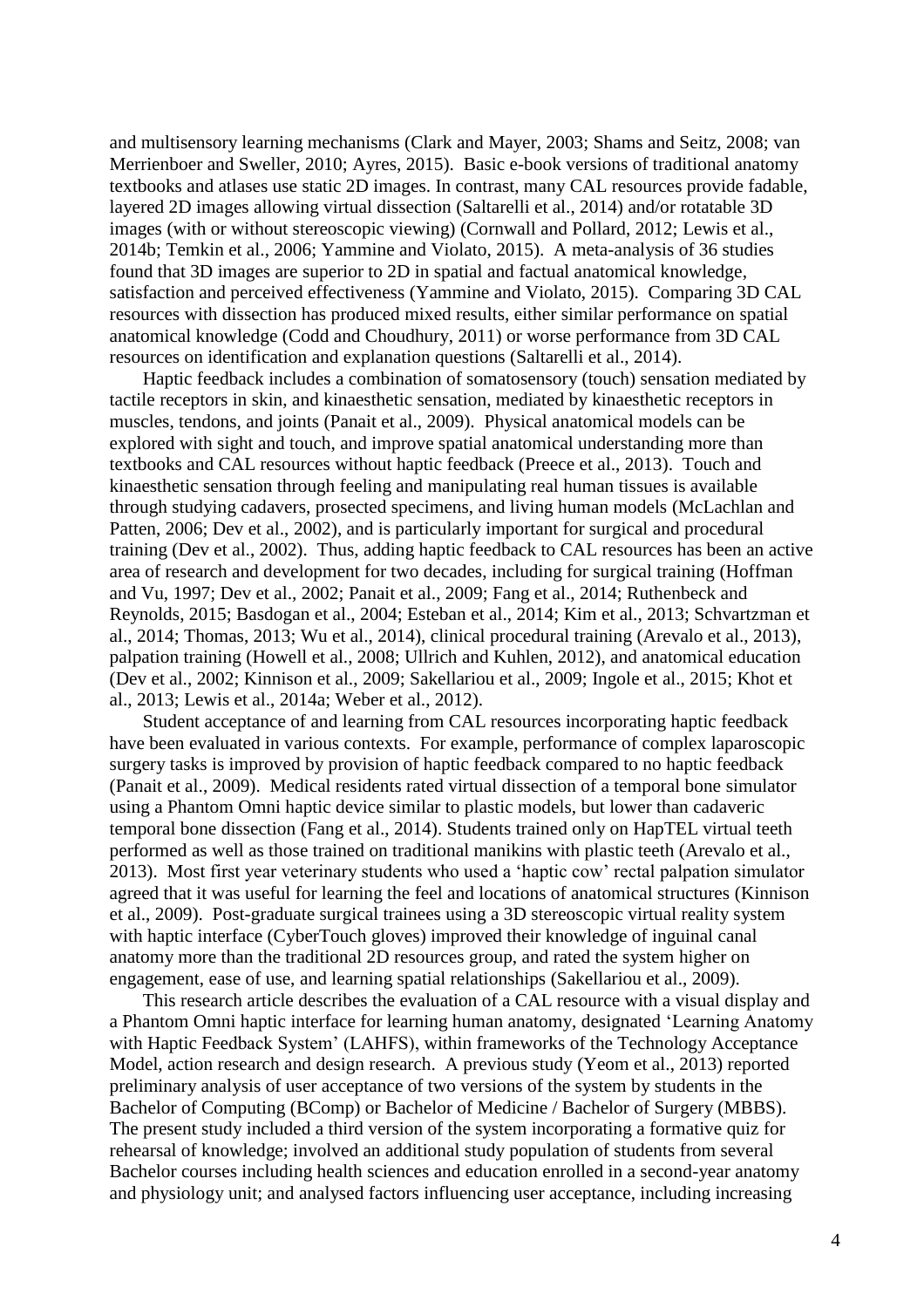complexity of the system from versions 1 to 3, gender, course/unit of study, prior experience with haptic or 3D systems, and preferred learning styles. Research questions (RQ) of the present study were the following:

- RQ1: What are undergraduate students' levels of acceptance of LAHFS?
- RO2: Which user characteristics influence learning from and acceptance of LAHFS?
- RQ3: Which elements of LAHFS influence user acceptance?

### **Methods**

#### *Research Methodologies*

Action research and design research frameworks, incorporating quantitative survey questions and qualitative thematic analysis were used. Action research includes cycles of planning, acting, observing, and reflecting (Lingard and Kennedy, 2010). Similarly, design research includes cycles of analysis, design, evaluation and revision to develop a solution for a problem in a context (Plomp, 2009). Initial discussions with an anatomy lecturer and a survey of third year medical students explored issues in learning anatomy (Yeom, 2011) and informed development of version 1 of the haptic system. Further development of the haptic system through versions 2 and 3 was informed by feedback from an anatomy lecturer and undergraduate students in various bachelor degrees (courses, majors) or units (subjects) as described below.

#### *Educational context*

This study was conducted at the University of Tasmania, Australia, as approved by the Social Science Human Research Ethics Committee Tasmania Network (reference H0011743), and involved undergraduate students in several courses. The majority of participants were Bachelor of Medicine / Bachelor of Surgery (MBBS) students; gross anatomy teaching in this course has been described previously (Choi-Lundberg et al., 2015, 2016). Additionally, Bachelor of Computing (BComp) students participated in user test 1. Furthermore, students in the second-year unit Anatomy and Physiology 2 (A&P2), which covers several organ systems including cardiovascular, respiratory, digestive, urinary and reproductive, participated in user test 3. Students in A&P2 were enrolled in one of several courses including Bachelor of Education (Health and Physical Education and Outdoor Education), Bachelor of Exercise Science, and Bachelor of Human Movement.

### *User tests*

Recruitment of students and testing environments for user tests 1 and 2 were described previously (Yeom et al., 2013). For user test 3, students in MBBS year 1 (MBBS1) and A&P2 were invited to participate via an email or learning management system announcement, along with a reminder at the beginning of the practical laboratory class at which the haptic system was set up. The MBBS1 practical was on the basic anatomy of several organ systems, including cardiovascular, respiratory, and digestive. The A&P2 practical was on the urinary (renal) system; the cardiovascular, respiratory and digestive systems were covered in practicals earlier in the semester.

In each user test, the student was first given the participant information sheet to read and sign. After a brief explanation and demonstration of LAHFS, the participant was invited to try the modules, as described below. Finally, the participant was given the questionnaire (described below).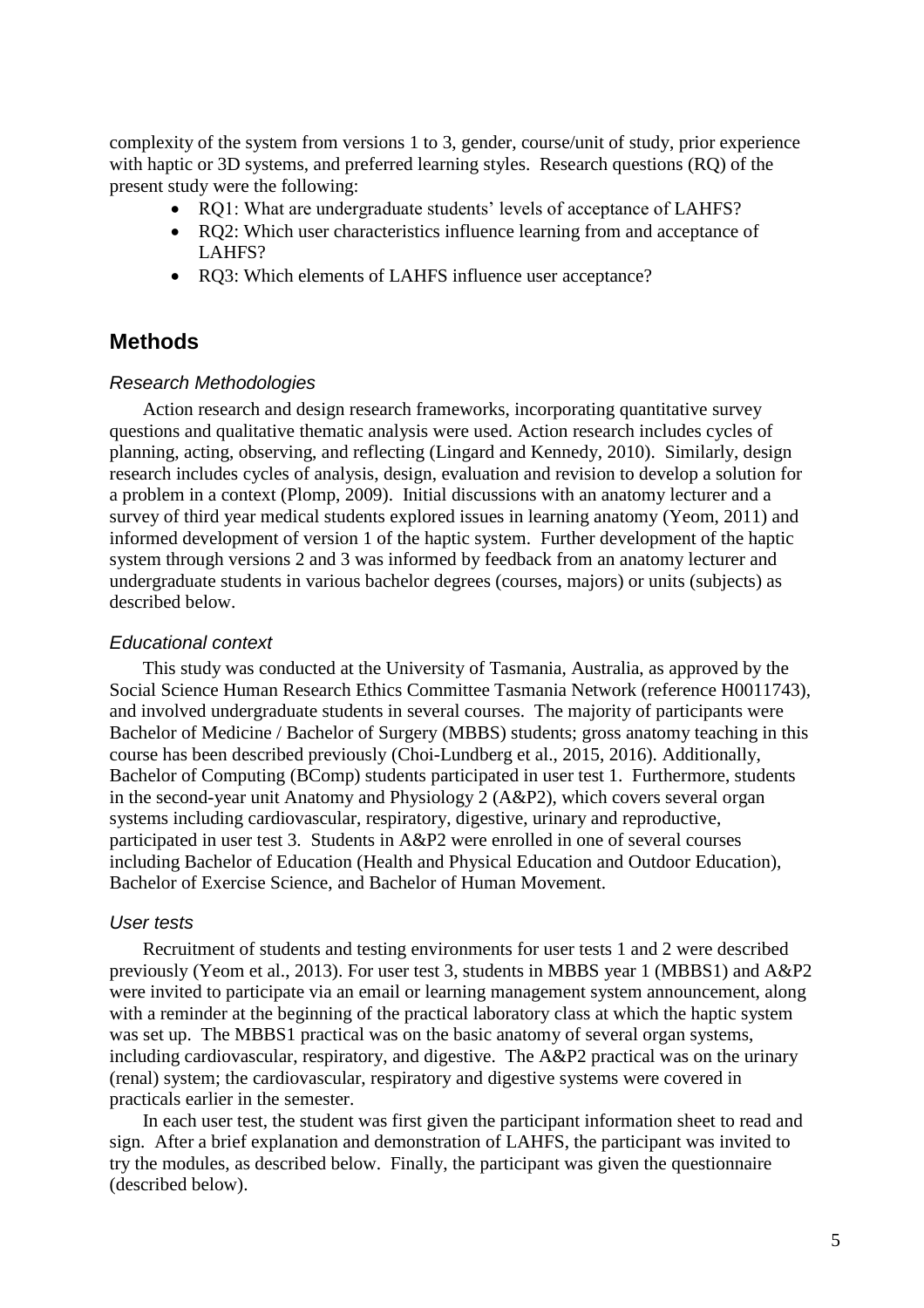#### *Description of haptic system*

The 'Learning Anatomy with Haptic Feedback System' (LAHFS) was built by the first author. The Software Development Life Cycle, particularly the waterfall model, was used for developing and implementing LAHFS, including identifying system and software requirements, preliminary design based on analysis, program design, code and debug, test and pre-operations, operations and maintenance, with iterations between successive steps (Davis et al., 1988; Royce, 1970; Bassil, 2012). LAHFS provides haptic feedback on selected organs and enables the user to rotate and select anatomical structures on a computer screen using the Phantom Omni haptic feedback stylus (Yeom et al., 2013). The system was developed with Visual Studio 2010 in C++ and OpenGL with OpenHaptic API (Itkowitz et al., 2005). 3D images of organs were received from Mark Billinghurst of the HITLab, NZ. The computer system for user test 1 was an Intel ® Core ™ Duo CPU @ 2GHz, RAM 2GB, and for user tests 2 and 3 was Intel® Core ™ i7-2600 CPU @ 3.4GHz, RAM 16GB. Visual data was updated at 30Hz and haptic feedback at 1000 Hz as suggested by Coles and colleagues (2011). The implementation took account of behavioral rehearsal as an active learning technique and its positively moderated relationship to skills (Edmunds et al., 2013). The system implementation was informed by cognitive load theory (Paas et al. 2003), with simplification of tasks in learning and self-assessment designed to reduce extraneous cognitive load (Young et al., 2014).

Version 1 of LAHFS had one module, consisting only of the liver and lungs, to provide contrasting haptic feedback. Version 2 of LAHFS had two modules, module 1 from version 1, and module 2 with heart chambers and blood vessels with 21 labelled structures, with labels turned on and off by clicking a button on the haptic device while hovering over a structure (Yeom et al., 2013). Version 3 of LAHFS had three modules, modules 1 and 2 as above with four additional blood vessels labelled in module 2, and module 3 consisting of a quiz, with 10 questions requiring the user to click on a named structure, randomly and without repetition selected from the 25 structures of module 2. The cardiovascular system was chosen for modules 2 and 3 to enable MBBS students to gain useful learning aligned to the learning objectives of the practical laboratory class at which the user tests were conducted.

#### *Survey instruments*

The questionnaire in all three user tests included several items using a Visual Analogue Scale (VAS) response scale (0 to 100), a few multiple-choice or fill-in-the-blank demographic questions, open-response feedback, and, in user test 3 only, Neil Fleming's VARK (visual, aural, read/write, and kinesthetic) learning style questionnaire version 7.2 (Fleming, 1995; VARK Learn Limited, 2016). Demographic questions included age, gender, course/unit of study, and previous experience using haptic or 3D interfaces. Several VAS questions were based on the Technology Acceptance Model (TAM), which posits that usage of technology is influenced by perceived usefulness and ease of use (Chuttur, 2009; Marangunić and Granić, 2015; Zacharis, 2012). Although several items are usually used to measure each construct of perceived usefulness and ease of use, each has high internal consistency (Legris et al., 2003); therefore, in the present study, single survey items were used for these constructs, an approach supported by other studies (Jonas and Norman, 2011).

Survey questions were rephrased slightly across user tests; user test 3 versions (except as indicated) were as follows:

- Were you performing well with the system?
- Was the system useful for exploring the anatomical region?
- Was it easy to use the system to explore the anatomical region?
- Did you get mentally stressed while using the system?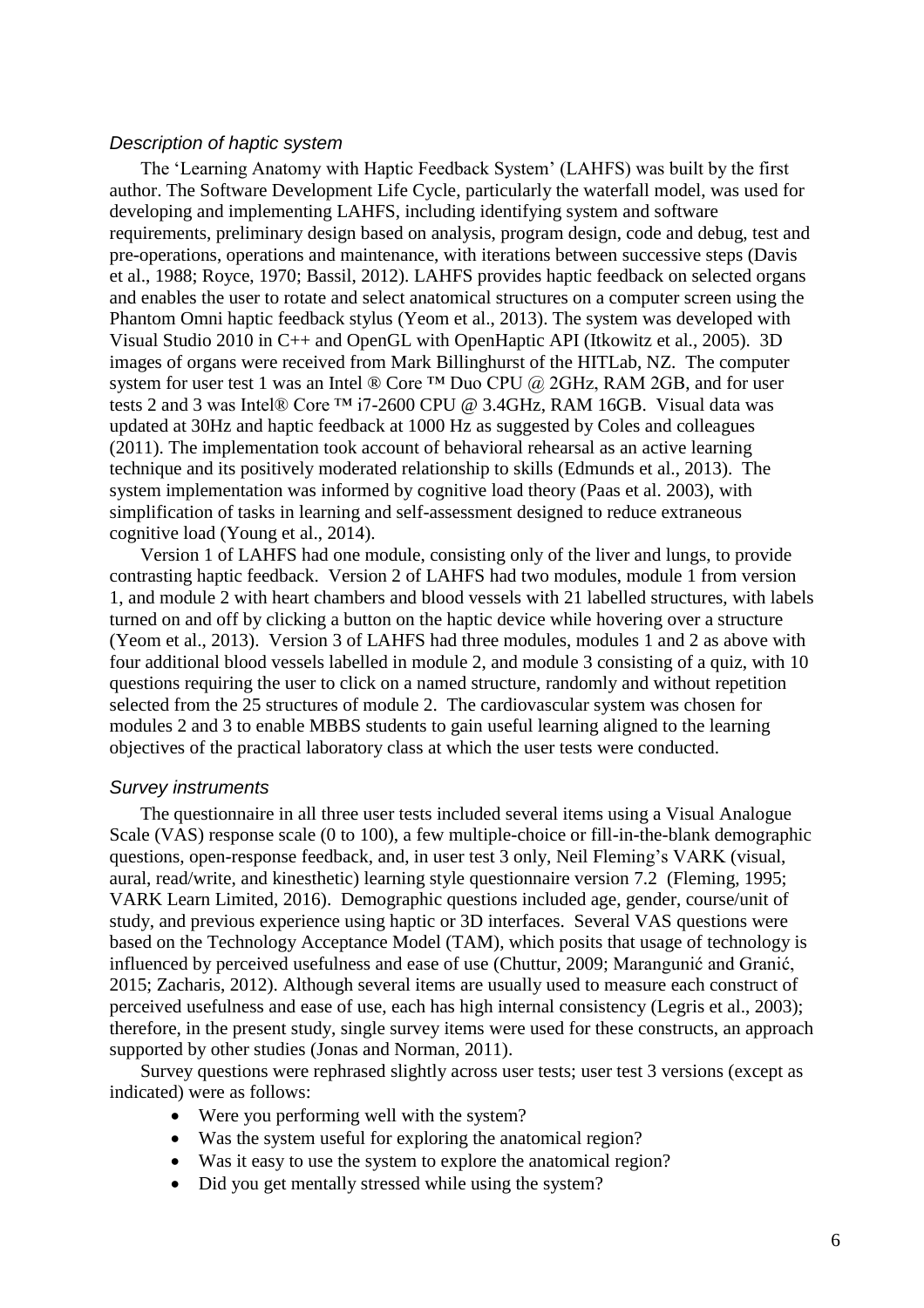- Did you get physically stressed while using the system?
- Would you use this system as an aid to learning when it is fully developed? (user test 2 only)
- Would you recommend the University use a system based on this one? (user test 3 only)
- Was the quiz useful as a check on understanding? (user test 3 only)

The user test 3 questionnaire also asked students to rank the following anatomy learning sessions or resources from 1=most useful to 8=least useful: lectures/tutorials/practicals (LTP) (in-class learning), LTP notes, software, websites, textbooks (including eBooks), atlases, the LAHFS tactile (haptic) interface system, and other resources. For the LAHFS, students were instructed to consider its potential usefulness in relation to other resources currently used.

Open-response items varied across the three user tests. The first and second user test questionnaires simply invited comments. The third user test survey included specific questions: 'What were the best aspects of the system?', 'What aspects of the system were most in need of improvements? What suggestions do you have for improvement?' and 'What other features would you like to see in the system to aid your learning?'

#### *Statistical analysis*

IBM SPSS Statistics version 22 and Microsoft Excel for Mac 2011 and PC were used for quantitative data analysis. Bar graphs with error bars show mean and standard deviation. Data are summarised as mean  $\pm$  standard deviation with median in parentheses. Nonparametric statistical tests (Mann-Whitney U and Kruskal-Wallis one-way ANOVA followed by post-hoc Mann-Whitney U) were used if one or more normality tests (skewness, kurtosis, and Shapiro-Wilk tests) were  $p<0.05$  in two or more groups, or if one group had one or more normality tests p<0.025; otherwise, parametric tests were used (*t*-tests and one-way Analysis of Variance, ANOVA, with Gabriel's post-hoc for unequal group sizes or Games-Howell post-hoc if the equal variance assumption was violated). Friedman's two-way ANOVA by ranks with Wilcoxon signed ranked tests for pair-wise comparisons were used to compare rankings. To analyse correlations between variables, standard multiple regression or Pearson's *r* were used.

#### *Qualitative analysis*

Replies to open-response questions were independently coded by two of the authors, and the qualitative methodology of thematic analysis was used to identify themes (Braun and Clarke, 2006).

### **Results**

#### *Participants in user tests*

Eighty-nine undergraduate students, including 58 males and 31 females, age  $21.0 \pm 3.4$ (20) years, participated in user tests 1 ( $n=18$ ), 2 ( $n=27$ ), and 3 ( $n=44$ ). A total of 59 students enrolled in the MBBS course participated, 8 of 230 (3.5%) year 2 and 3 students (MBBS2/3) in user test 1, 27 of 115 (23.5%) year 1 students (MBBS1) in user test 2, and 24 of 120 (20%) MBBS1 (different cohort) in user tests 3. Additionally, 10 of 20 (50%) invited students in the Bachelor of Computing (BComp) course participated in user test 1, and 20 of 64 (31%)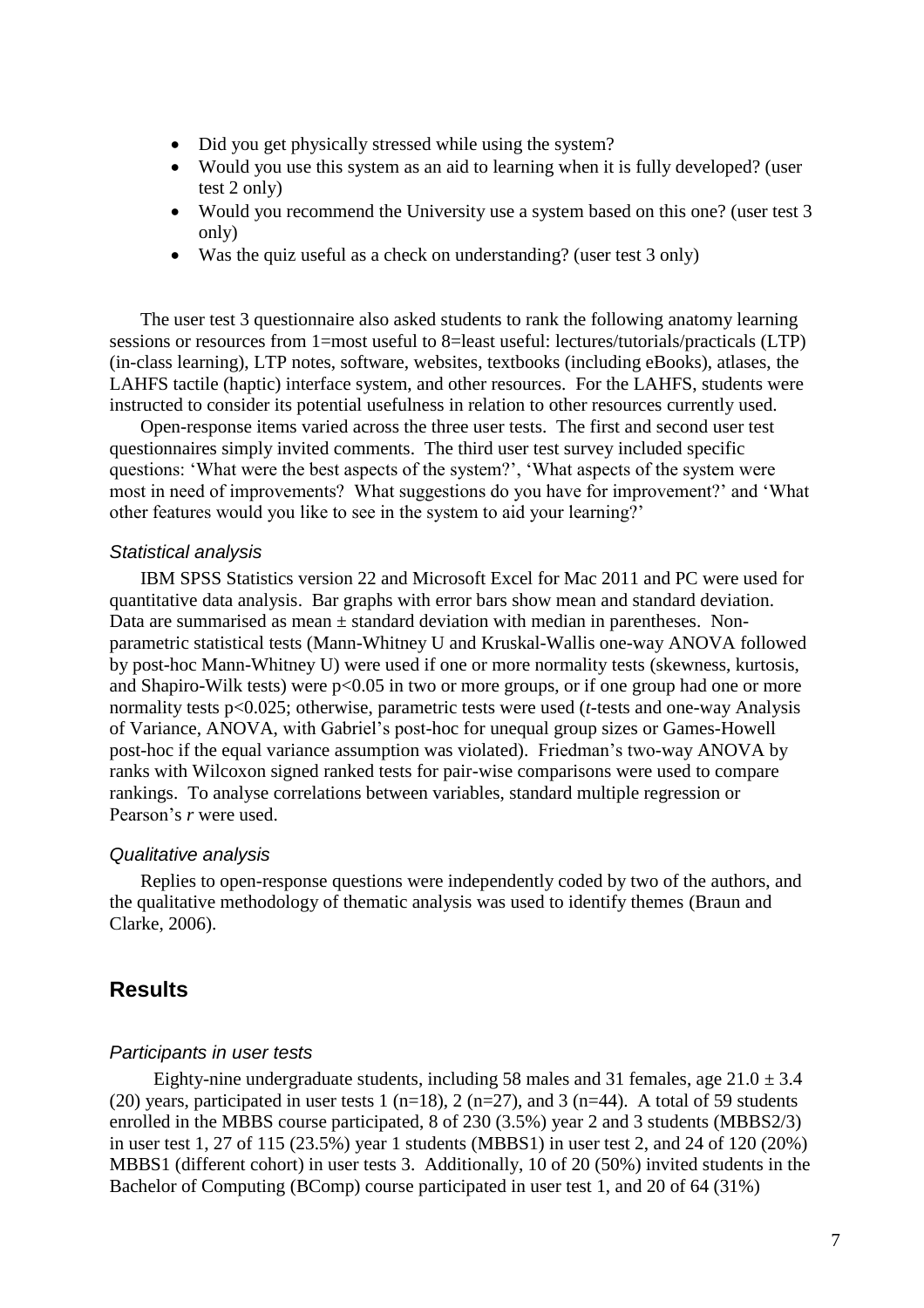students enrolled in the unit Anatomy and Physiology (A&P2) from a variety of Bachelor courses participated in user test 3.

### *User acceptance of the haptic system*

Across all three versions of the system, users gave generally high ratings (on a 100 point scale) to usefulness of the system  $72 \pm 18$  (76), their performance with the system  $60 \pm 24$ (66), and ease of use  $57 \pm 22$  (60). Usefulness was rated higher than ease of use (p<0.001). Ratings of mental stress  $28 \pm 25$  (21) and physical stress  $22 \pm 24$  (14) were low. Ratings of performance, usefulness, and ease of use strongly positively correlated with each other, but correlated weakly to moderately negatively with mental and physical stress. The two stress measures strongly positively correlated with each other (Table 1).

### [Table 1]

**Table 1.** Correlations (Pearson's r) between VAS questions across versions 1, 2, and 3. *a* p<0.001, *<sup>b</sup>* p<0.01

|                       |                      | <b>System easy to</b> | <b>Mentally</b> | <b>Physically</b> |
|-----------------------|----------------------|-----------------------|-----------------|-------------------|
|                       | <b>System useful</b> | use                   | stressful       | stressful         |
| <b>Performed well</b> | $0.473^a$            | $0.596^a$             | $-0.360^a$      | $-0.291^b$        |
| <b>System useful</b>  |                      | $0.541^a$             | $-0.147$        | $-0.130$          |
| System easy to        |                      |                       |                 |                   |
| use                   |                      |                       | $-0.293^b$      | $-0.208$          |
| <b>Mentally</b>       |                      |                       |                 |                   |
| stressful             |                      |                       |                 | $0.648^a$         |

### *Intention to use the system*

Users of version 2 indicated that they were likely to use the system when fully developed,  $74 \pm 17$  (75); and users of version 3 that they would recommend that the university use a system based on the present version,  $59 \pm 21$  (63); neither question was included in user test 1. Although these two questions are different, both are related to intention to use the system. Standard multiple regression of these questions against the five VAS questions above yielded an overall strong positive correlation,  $r=0.652$ , adjusted  $r^2=0.374$ ,  $F=8.296$ ,  $p<0.001$ . Zero-order and part-correlations are shown in Table 2, with 'system useful' significantly positively correlated with 'would use/recommend'.

[Table 2.]

**Table 2.** Correlations of intention to use the system with other VAS questions.

| <b>Question</b>      | Zero-order  | Part        | p value |
|----------------------|-------------|-------------|---------|
|                      | correlation | correlation |         |
| Performed well       | 0.477       | 0.174       | 0.092   |
| System useful        | 0.569       | 0.285       | 0.007   |
| System easy to use   | 0.517       | 0.181       | 0.079   |
| Mentally stressful   | $-0.097$    | 0.056       | 0.583   |
| Physically stressful | $-0.036$    | 0.095       | 0.353   |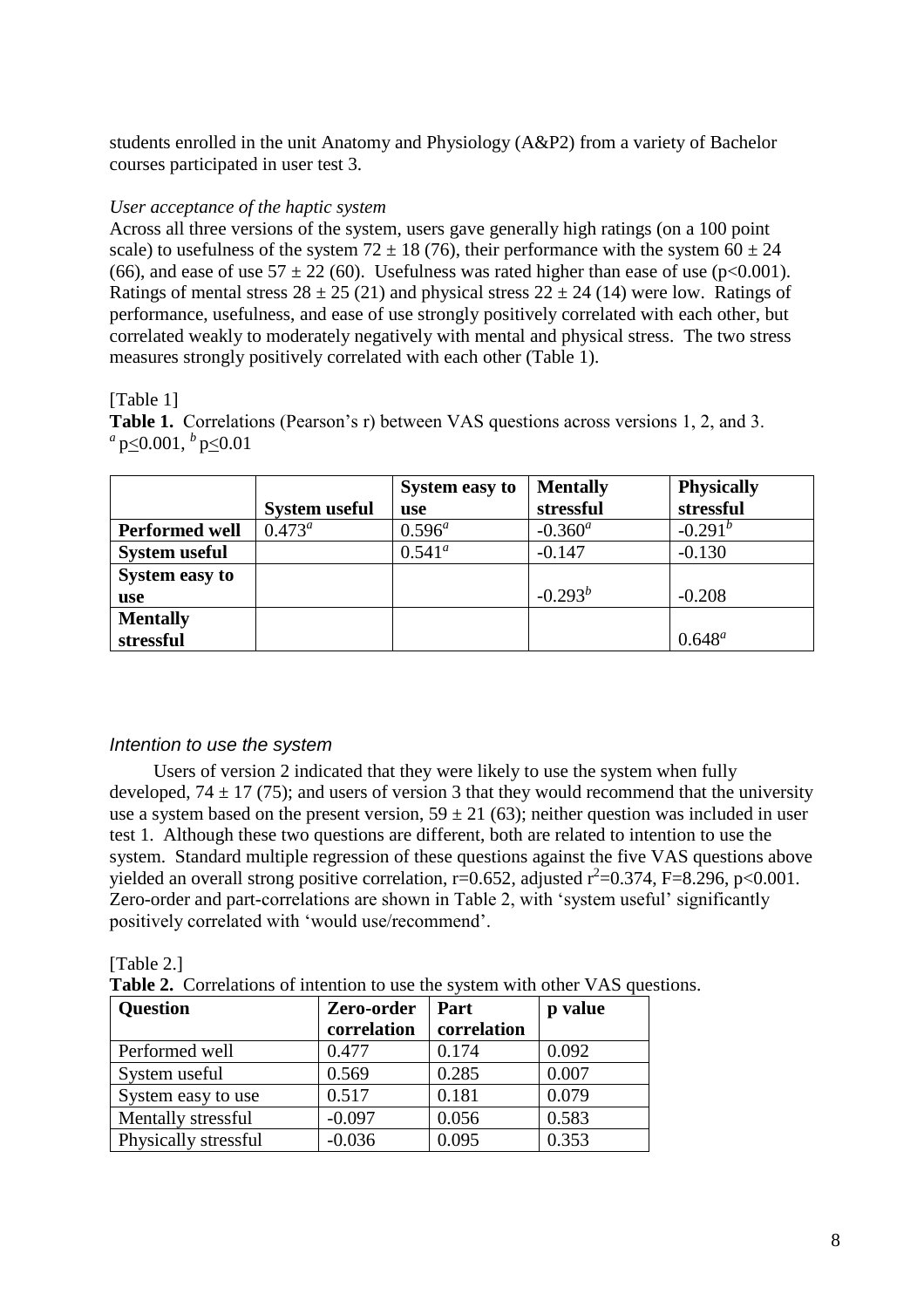#### *Quiz scores and rating of usefulness of quiz*

Version 3 included a quiz to provide participants the opportunity to rehearse their knowledge through identifying anatomical structures. The usefulness of this quiz was rated highly by participants,  $77 \pm 18$  (80). Participants generally did well on the quiz,  $71\% \pm 26$ (80%). There were moderate positive correlations between quiz score with rating of usefulness of the quiz,  $r=0.443$  ( $p=0.003$ ), and between quiz score with rating of performance with the system,  $r=0.350$  ( $p=0.021$ ).

#### *Factors influencing user acceptance: complexity of system*

As described in Methods, LAHFS increased in complexity from version 1 to 3, particularly from version 1 to 2. Ratings of performance with the system, usefulness, and ease of use tended to decline from versions 1 to 3 (Figure 1). However, the only statistically significant change was for ease of use (median 70, 60, and 55, respectively; Kruskal-Wallis one-way ANOVA, H=12.583, p=0.002), with significant differences for version 1 vs 2  $(p=0.026)$  and 1 vs 3 (p<0.001), but not 2 vs 3 (p=0.227).

#### [Figure 1.]

**Figure 1.** Visual analogue scale (VAS) ratings of system versions (v) 1, 2, and 3. The data from versions 1 and 2 were previously reported in Table 1 of (Yeom et al., 2013). For this paper, the original VAS survey data were reanalysed independently by two authors and the average computed, resulting in slightly different values for some questions to those reported previously (maximum difference 2%).



#### *Factors influencing user acceptance: gender*

The only statistically significant difference between genders on VAS questions was 'performed well', with females rating their performance lower than males,  $52 + 26 (55)$  vs  $65 \pm 21$  (70), respectively, t-test p=0.017. Despite this, females indicated they were more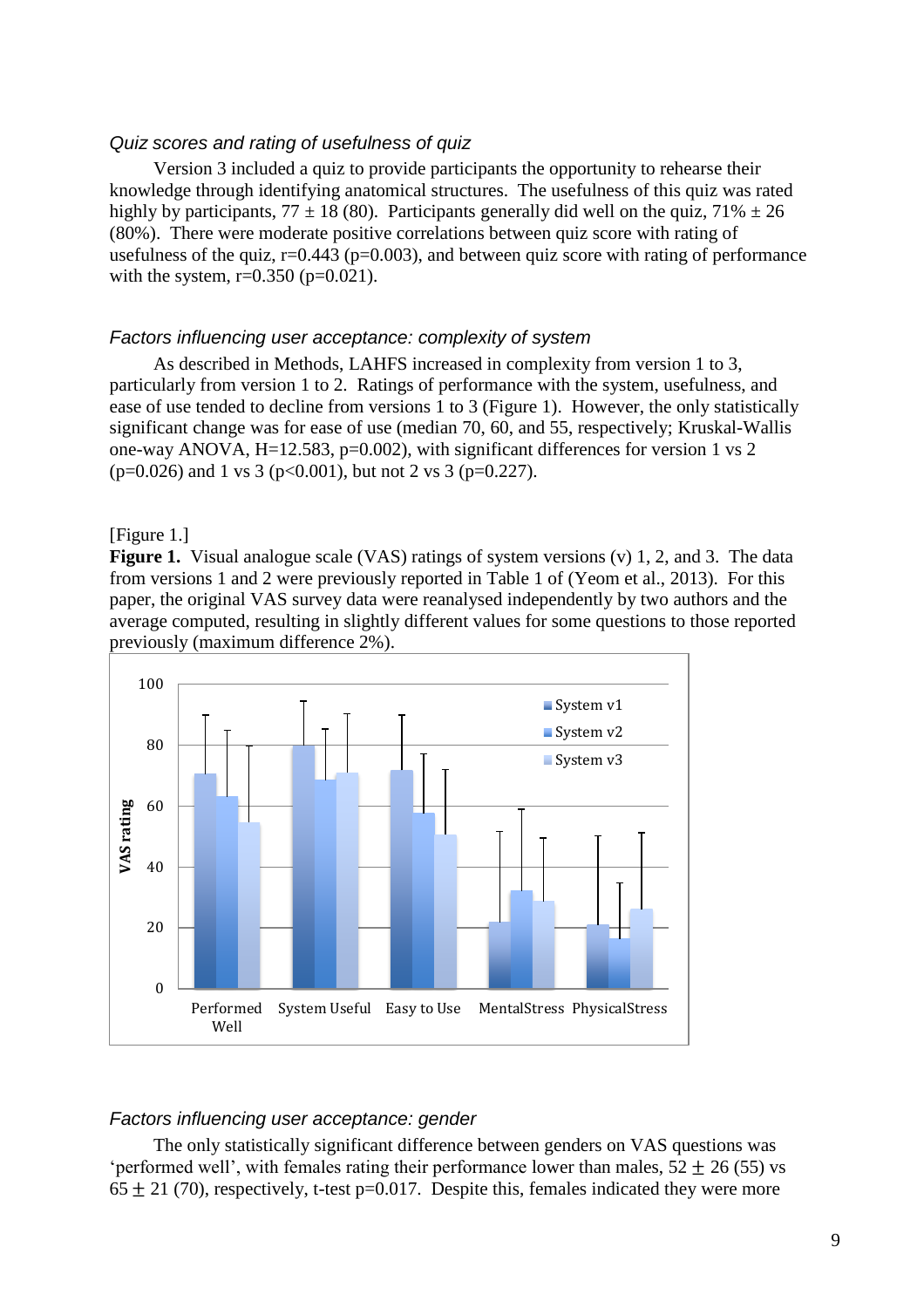likely to use or recommend the system than males,  $68 \pm 16$  (70) vs  $61 \pm 24$  (60), t-test p=0.037. Quiz scores of learning achievement did not differ between females  $74\% \pm 28$  $(80\%)$  and males  $69\% \pm 24$   $(80\%).$ 

#### *Factors influencing user acceptance: course/unit of study*

There were no significant differences between BComp  $(n=10)$  and MBBS2/3  $(n=8)$ students' VAS question ratings in User test 1. User test 2 included only MBBS1 students  $(n=25)$ , so comparisons by course/unit were not possible within this user test. In user test 3, MBBS1 students (n=24, a different cohort from user test 2) rated the usefulness of the system higher than A&P2 students from various Bachelor's courses (n=20), 76  $\pm$ 20 (83) vs 64  $\pm$  17 (70), respectively, p=0.013; and also rated the usefulness of the quiz higher,  $83 \pm 15$  (85) vs  $70 \pm 20$  (75), respectively, p=0.012. MBBS students did better on the quiz than A&P2 students,  $78\% \pm 23$  (80%) vs  $63\% \pm 26$  (65%), respectively, p=0.031.

#### *Factors influencing user acceptance: prior experience with haptic or 3D systems*

Most students had no prior experience with haptic systems (n=74), while some had used a haptic device on at least one prior occasion  $(n=15)$ . There were no significant differences on ratings of any of the VAS questions between these two groups, although there was a trend for ease of use to be rated higher by those with prior experience with haptic systems than those without,  $65 \pm 22$  (64) vs  $55 \pm 21$  (60), respectively, p=0.138.

Students who had prior experience with 3D interfaces (n=63) were more likely than those who had none (n=26) to use or recommend the system,  $68 \pm 19$  (70) vs  $56 \pm 23$  (56), respectively, p=0.025. There were also trends for higher ratings of performance with the system  $64 \pm 23$  (70) vs  $53 \pm 25$  (50), p=0.071, and ease of use  $59 \pm 21$  (60) vs  $52 \pm 23$  (54), p=0.180. Students with prior experience with 3D interfaces performed better on the quiz than those without, 78%  $\pm 21$  (80%) vs 59%  $\pm 30$  (60%), respectively, p=0.050.

#### *Factors influencing user acceptance: VARK learning styles*

The VARK questionnaire version 7.2 (VARK Learn Ltd. 2016) was administered to participants in user test 3. The percentage of visual (V), aural (A), read/write (R), and kinaesthetic (K) options chosen out of the total number of responses selected by each participant (n=43 completed questionnaires) were V 23%  $\pm$  10 (24%), A 25%  $\pm$  12 (24%), R  $22\% \pm 9$  (21%), and K 29%  $\pm 13$  (28%). These percentages are similar to those reported on the VARK website, based on 147,362 respondents from September to November 2015: V 22.0%, A 25.6%, R 23.8%, and K 28.6% (VARK Learn Limited, 2016).

Correlations of VARK percentages with the VAS questions are shown in Table 3. Although none of the correlations were statistically significant, kinaesthetic learning preferences weakly positively correlated  $(r > 0.1)$  with all VAS questions except for system useful. Visual learning preferences weakly positively correlated with system useful and quiz useful, while aural and read/write had negative or near-0 correlations with all VAS questions. Additionally, only kinaesthetic preferences weakly positively correlated with quiz results.

#### [Table 3.]

**Table 3.** Correlations (Pearson's r) of VARK learning style percentages with VAS questions and with quiz results. Correlations  $r > 0.1$  are highlighted in green and  $r < 0.1$  in orange. None were statistically significant.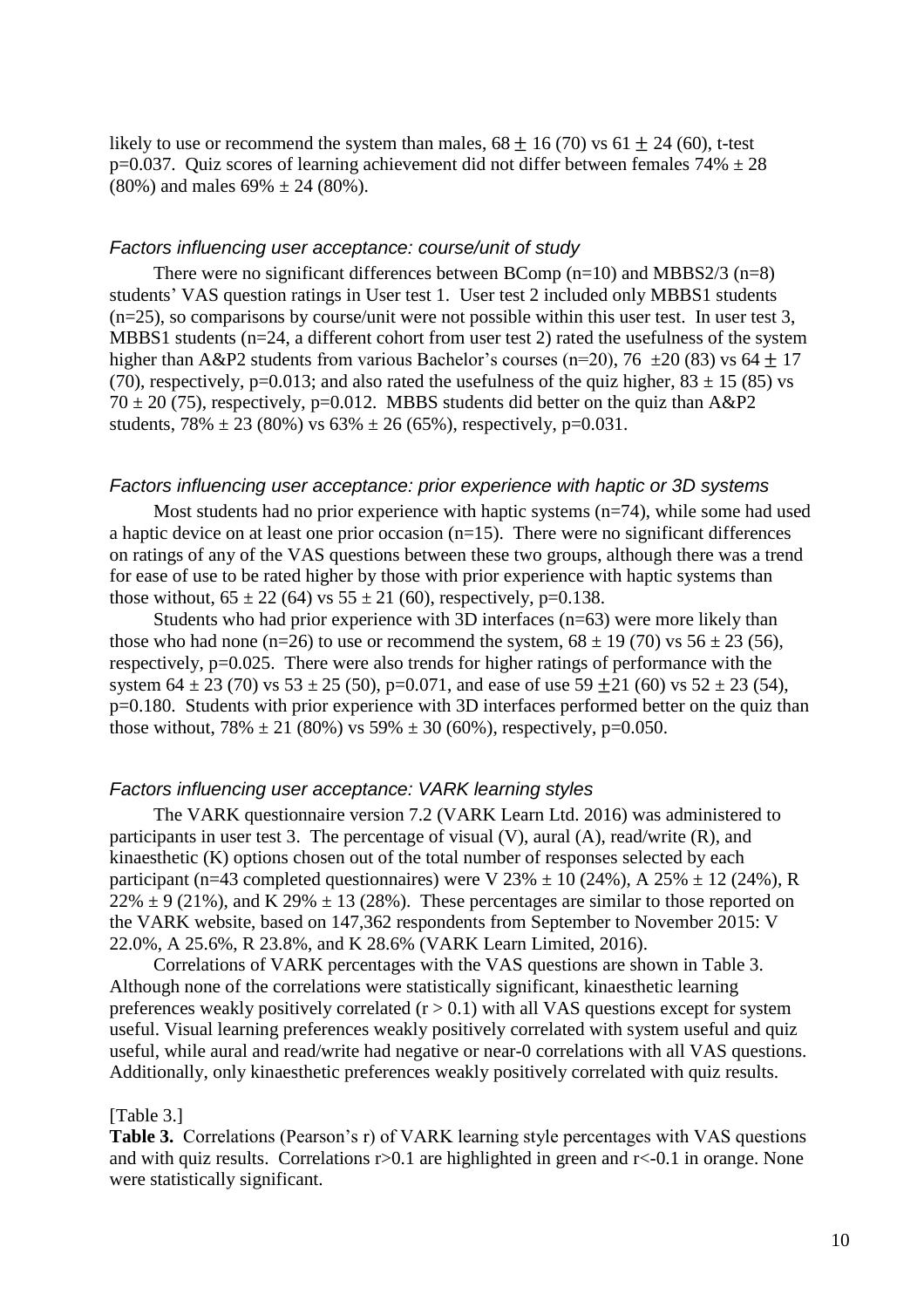|               | <b>Performed</b> | <b>System</b> | <b>Easy to</b> | <b>Mentally</b> | <b>Physically</b> | Would     | Ouiz     | Quiz     |
|---------------|------------------|---------------|----------------|-----------------|-------------------|-----------|----------|----------|
|               | well             | useful        | use            | stressed        | stressed          | Recommend | useful   | result   |
| $V\%$         | $-0.005$         | 0.131         | $-0.021$       | $-0.098$        | $-0.041$          | 0.018     | 0.197    | $-0.107$ |
| $\frac{6}{6}$ | $-0.151$         | $-0.173$      | $-0.115$       | $-0.008$        | $-0.111$          | $-0.163$  | $-0.272$ | $-0.103$ |
| $R\%$         | $-0.123$         | 0.037         | $-0.005$       | $-0.039$        | $-0.024$          | 0.010     | $-0.100$ | $-0.015$ |
| K %           | 0.232            | 0.027         | 0.127          | 0.114           | 0.149             | 0.128     | 0.165    | 0.194    |

### *Ratings of usefulness of anatomy learning resources*

Participants in user test 3 were asked to rank a variety of learning resources and activities including the LAHFS on their usefulness for learning anatomy from 1 (most useful) to 8 (least useful). The percentage of students ranking each resource  $1<sup>st</sup>$  through  $7<sup>th</sup>$  is shown in Figure 2, and the mean and median ranks in Table 4. Friedman's two-way analysis of variance (ANOVA) by ranks revealed there were significant differences in rankings:  $X^2(7)=105.578$ , p<0.001.

[Table 4.]

**Table 4.** Mean and median rankings of eight anatomy learning resources.  $a_{p\leq 0.001}$ ,  $b_{p\leq 0.01}$ compared to LAHFS.

| <b>Learning resource</b>                                    | $Mean \pm SD \ (median)$       |
|-------------------------------------------------------------|--------------------------------|
| Lectures, tutorials, and practicals (face-to-face sessions) | $2.1 \pm 1.6$ (1) <sup>a</sup> |
| Lectures, tutorials, and practicals (notes)                 | $2.9 \pm 1.6$ (3) <sup>a</sup> |
| Textbooks                                                   | $3.0 \pm 1.6$ (3) $^a$         |
| Haptic system (LAHFS)                                       | $4.8 \pm 1.8$ (5)              |
| Atlases                                                     | $5.1 \pm 2.0$ (5)              |
| Software                                                    | $5.5 \pm 2.1(5)$               |
| Websites                                                    | $6.2 \pm 1.9$ (7) $^{b}$       |
| Other                                                       | $7.5 \pm 1.6$ (8) $^a$         |

[Figure 2.]

**Figure 2.** Ranking of usefulness of eight anatomy learning resources including the haptic system. Lectures, tutorials, and practicals: face-to-face sessions (LTP F2F), and notes from these sessions (LTP notes).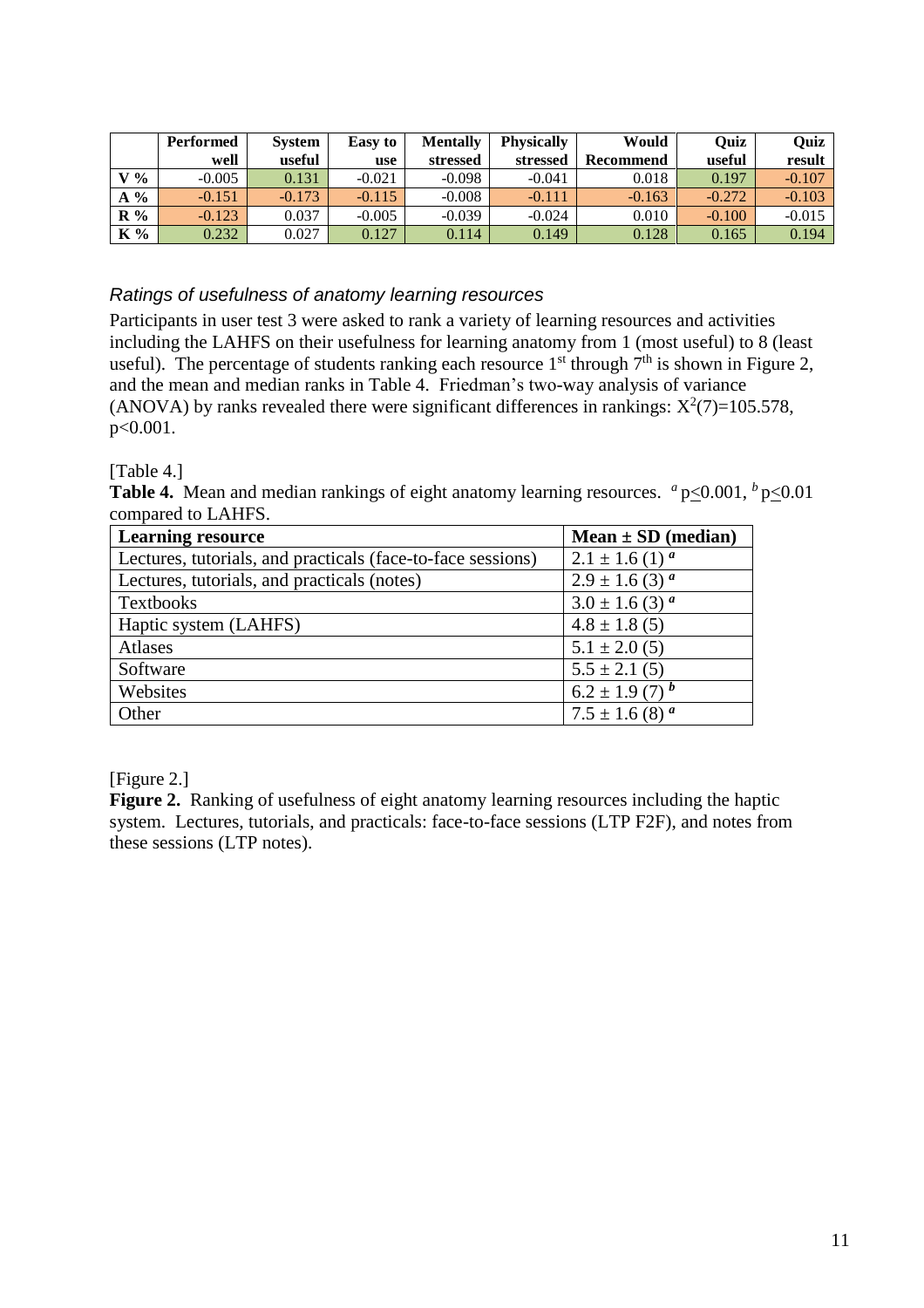

## *Qualitative analysis of open-ended response items*

Questionnaires from user tests 1 and 2 invited participants to comment on the system. The user test 3 questionnaire asked about the best aspects of the system, those most in need of improvement along with suggestions, and what additional features could aid learning. The best aspects of the system included haptic feedback (23 comments), 3D visualisation (19), and interactivity (11). However, the haptic interface was frequently mentioned as needing improvement (29), with fewer mentions of visual aspects (4). Comments representative of identified themes are shown in Table 5.

|         | Table 5. Representative open-response comments from participants, sorted by identified |  |
|---------|----------------------------------------------------------------------------------------|--|
| themes. |                                                                                        |  |

| <b>Theme</b>                                                                                                | <b>Best Aspect</b>                                                                                       | In need of improvement                                                                                                                |
|-------------------------------------------------------------------------------------------------------------|----------------------------------------------------------------------------------------------------------|---------------------------------------------------------------------------------------------------------------------------------------|
| <b>Haptic</b><br>feedback /<br>interface                                                                    | The pressure that was felt when<br>pushing in.<br>You could feel the difference in<br>texture of organs. | I found it hard to use the pen.<br>Getting used to the control of the<br>pen was hard.<br>Hard to pin point the smaller<br>structures |
| 3D visualisation<br>The 3D-feel of the system/sense of<br>space it gave.<br>Being able to rotate the organs |                                                                                                          | 3D glasses<br>Improved graphics                                                                                                       |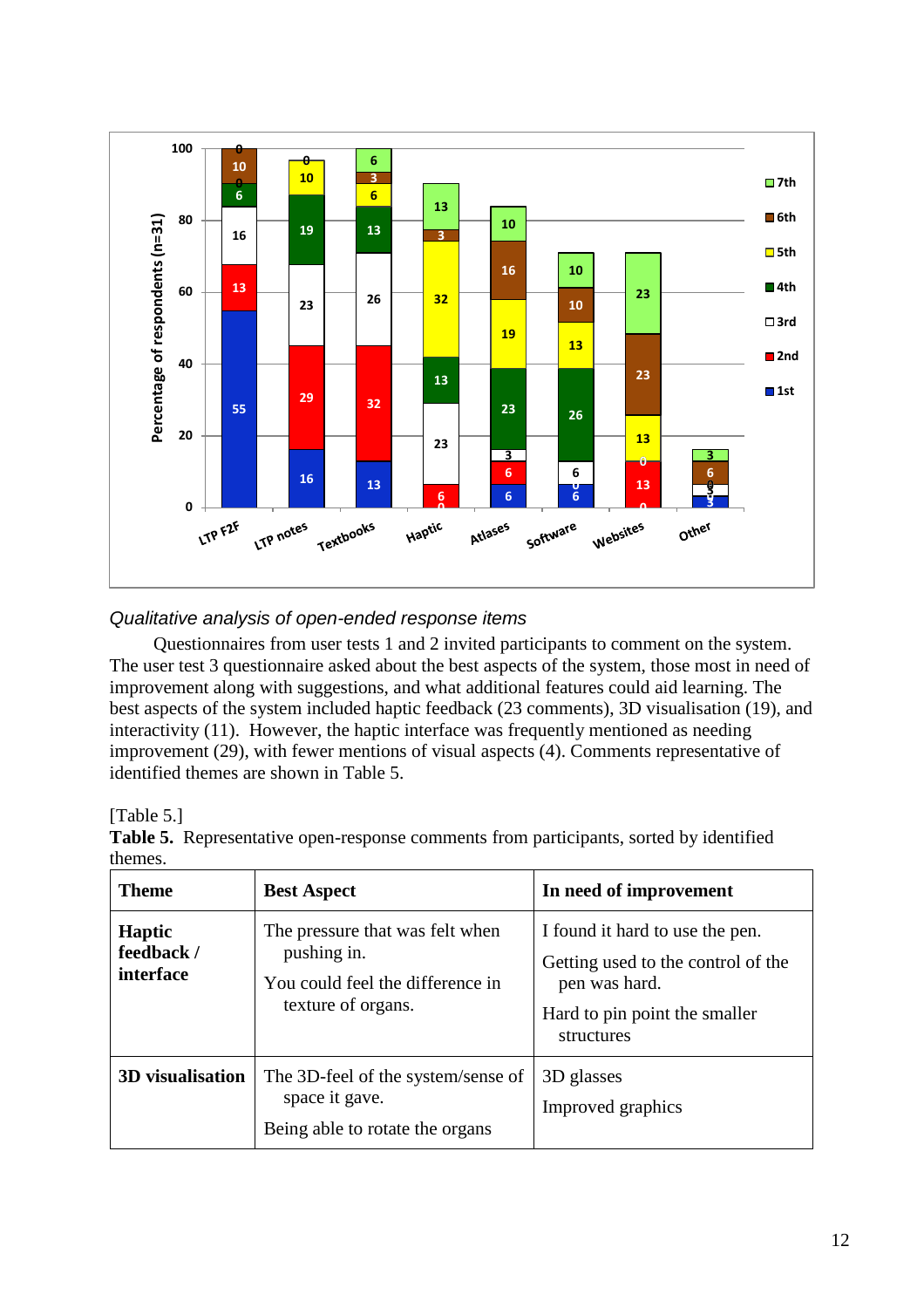|                      | Gives detail on where different<br>vessels are in regards to one<br>another.         |  |
|----------------------|--------------------------------------------------------------------------------------|--|
| <b>Interactivity</b> | The ability to interact and move<br>the structures, as well as learn<br>their names. |  |

### **Discussion**

The main finding of this study was that the LAHFS was generally well-accepted by undergraduate students of human anatomy, with usefulness of the system rated higher than ease of use, and participants experienced generally low levels of stress in using the system. Students indicated that they were likely to use or recommend the system, with this intention to use correlating more strongly with perceived usefulness than ease of use (Table 2), in line with the Technology Acceptance Model in a variety of contexts (Chuttur, 2009; Legris et al., 2003), although Zacharis (2012) found perceived ease of use was a stronger predictor of intention to use than perceived usefulness for podcasts. Ease of use declined as the complexity of the system increased from versions 1 to 3 (Figure 1). Redesigning the system to progressively add anatomical complexity, for example, presenting a smaller number of major blood vessels first, checking knowledge acquisition with a quiz, and then displaying branches and tributaries of the major blood vessels, may assist learning (Burke, 2013; Young et al., 2014).

A variety of participant factors influenced user acceptance of LAHFS. Females had higher intention to use or recommend the system compared to males, despite rating their performance with the system lower. This gender difference in perceived performance is at odds with the neutrality observed by Padilla-Meléndez, del Aguila-Obra and Garrido-Moreno (2012), but accords with the findings of Ong and Lai (2006) in respect of females' lower rating of computer self-efficacy in the context of learning. Nevertheless, females rated their intention to use or recommend the system higher than males. In user test 3, MBBS students rated the usefulness of the system and quiz higher than A&P2 students, and also performed better on the quiz. This may have been related to the close alignment of the anatomical structures depicted in the LAHFS (including from the cardiovascular, respiratory, and digestive organ systems) with the learning objectives of the laboratory practical class at which the user test was run for the MBBS students, whereas the A&P2 students were studying a different organ system (urinary) at their laboratory practical, having studied the other systems earlier in the semester. Students with prior experience with 3D interfaces had higher intention to use or to recommend the system, and they also scored higher on the quiz. This may be due to some familiarity with the ability to rotate virtual objects on a computer or screen, as the quiz used the same interface as the learning system. This finding was in contrast to a metaanalysis which included five studies that reported no difference in anatomical knowledge outcomes for groups with different computer or 3D video history or familiarity (Yammine and Violato, 2015). Visuospatial ability was not assessed by a mental rotation test in the present study, but Yammine and Violato (2015) found that students with lower spatial ability scored lower on spatial anatomical knowledge questions.

Although there were no statistically significant correlations of VARK learning styles (recorded as percentage of V, A, R, or K responses) with ratings of the LAHFS, there was a tendency for students with greater K preferences to rate the system higher (Table 3).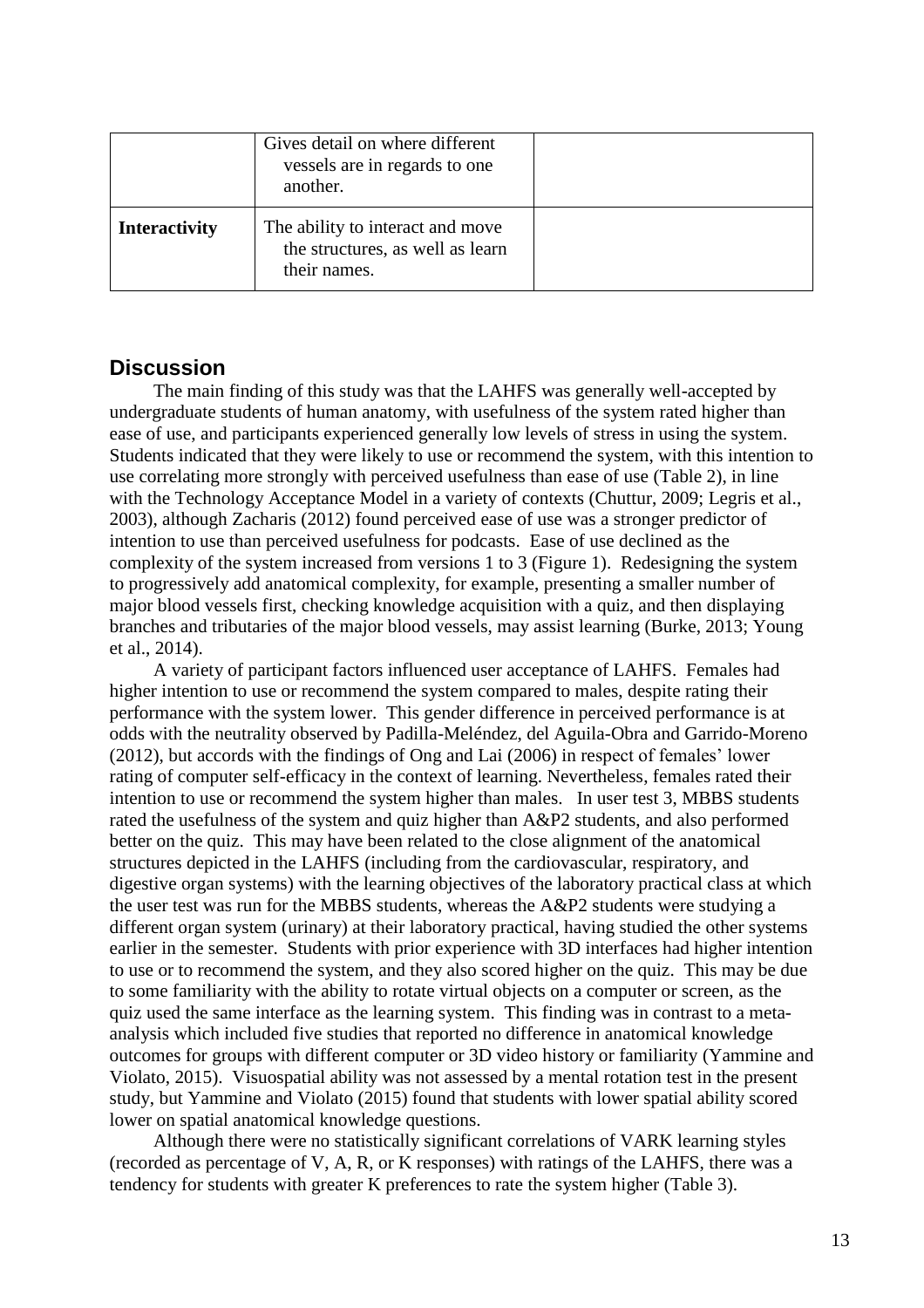Providing and recommending a wide variety of learning resources, to suit learners with diverse learning preferences, may help students gain a variety of perspectives, integrate information from several learning resources, and extend their own learning approaches (Azer et al., 2013; Choi-Lundberg et al., 2015). In the present study, as well as data from over 140,000 respondents on the VARK website, the kinaesthetic responses are the most frequent at 29% compared to 22-26% for V, A, and R (VARK Learn Limited, 2016). Thus, providing a CAL resource with haptic feedback may assist those with kinaesthetic preferences, particularly if they do not have frequent access to cadaveric specimens and physical anatomical models.

The LAHFS was ranked 4<sup>th</sup> out of 8 learning activities and resources for usefulness for learning anatomy (Figure 2, Table 4). This is an impressive result for the LAHFS, given that participants used it for only once for 10-15 minutes. The rank order of other resources were similar to rankings in other studies (Choi-Lundberg et al., 2015; Azer and Eizenberg, 2007; Kerby et al., 2011; Zurada et al., 2011; Johnson et al., 2013). To achieve a middle-ranking position in such fleeting circumstances implies the LAHFS has the potential to become even more highly favoured.

Many open-response comments identified haptic feedback as the best aspect of the system, followed by 3D visualisation and interactivity. However, the haptic device was also mentioned most frequently as needing improvement. This correlated with quantitative VAS responses, with ease of use being rated lower than usefulness. Difficulty using the haptic interface may impede learning if it contributes extraneous cognitive load (van Merrienboer and Sweller, 2010). Students have reported that some technologies make their study more complicated because of the time needed to learn to use the technology (McNeill et al., 2011). Improved haptic devices, providing a more natural and intuitive interface, would improve usability of the system.

#### *Limitations of the study*

The anatomical models in the LAHFS, including their visual and haptic elements, were quite rudimentary, as they were aimed at students in the early stages of learning human anatomy. Low-fidelity simulation is appropriate in learning basic knowledge and skills (Alimisis and Zoulias, 2013). For example, a basic 'haptic cow' model adapted for first year veterinary students was well received and rated as helpful for feeling and visualising key aspects of bovine abdominopelvic anatomy (Kinnison et al., 2009). Higher fidelity data, including biomechanical properties of living tissues and testing by experienced experts, would be required for advanced anatomy learning and surgical simulation (Acosta et al., 2001).

Students self-selected to participate in the user tests, and thus may not be typical of the population of undergraduate students of human anatomy. Version 1 was tested by only 10 BComp (who were not studying anatomy) and 8 MBBS students, the latter representing only a 3.5% response rate. In contrast, versions 2 and 3 were tested by larger number of students, all of whom were studying anatomy, with response rates in the range of 20-31%. Thus, there was likely greater self-selection bias in the first user test, which may confound the interpretation that user acceptance, especially ease of use, declined with increasing system complexity.

The VARK instrument is only one of many to measure learning styles or preferences (Coffield et al., 2004); however, it was felt to be germane to the present study, which presented information primarily through visual and touch / kinaesthetic senses. The VARK instrument has been found to have adequate validity and reliability (Leite et al., 2009).

Learning was only assessed with an immediate post-test, and was also confounded with learning from the laboratory practical content for MBBS students. A pre-test, post-test,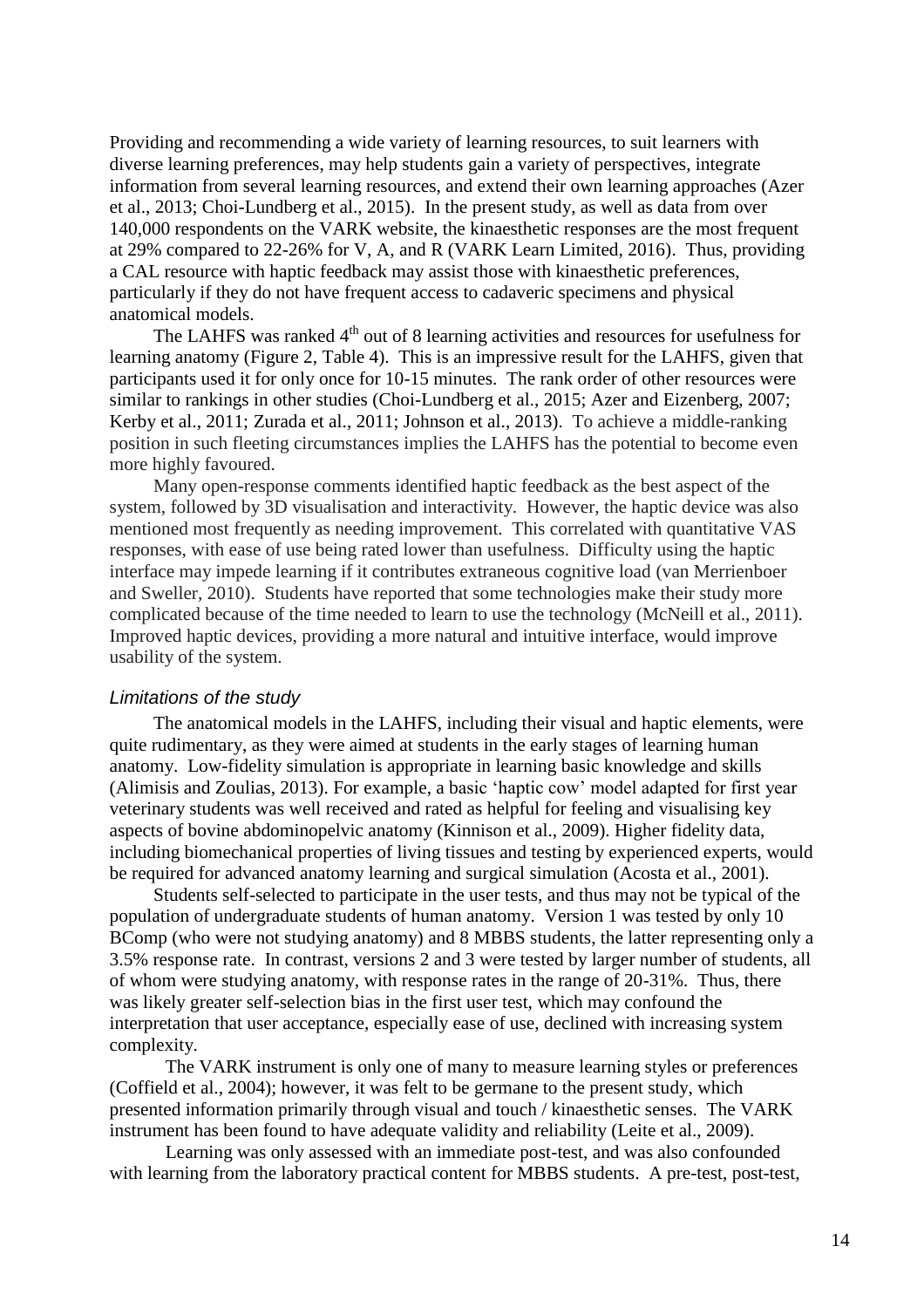delayed post-test design, at a time prior to the students studying the cardiovascular system, would better assess learning specifically from the LAHFS.

#### *Conclusions and future directions*

The LAHFS was generally well-accepted by medical and other students of human anatomy, and could serve as an additional learning resource to the suite of resources commonly used. Further development, including an improved haptic interface and addition of modules offering more realistic visual and tactile representations of anatomical structures for more advanced learners, would likely improve the pedagogical value and acceptance of the system for learners at various levels of study. Comparison of learning from LAHFS to other resources in controlled experiments, including the specific role of haptic feedback, as well as evaluation in naturalistic teaching settings, are needed to better understand its potential as a learning resource for human anatomy.

#### **Acknowledgments:**

The research was largely carried out by the first author. The second author contributed to data analysis and drafted the article based on the thesis of the first author. The last three authors are listed in alphabetical order and are subject specialists in anatomy, education and computer science, respectively.

This work was carried out in the course of candidature for a PhD degree, and was supported by a University of Tasmania Teaching Development Grant. The research involving human subjects was approved by the Social Science Human Research Ethics Committee (HREC) Tasmania Network (reference H0011743).

The authors thank the students who participated in this research project. The authors declare no conflicts of interest.

### **References:**

- Acosta, E., Temkin, B., Griswold, J. A., Deeb, S. A. and Haluck, R. S. (2001), "Haptic texture generation - A heuristic method for Virtual Body Structures" *Fourteenth IEEE Symposium on Computer-Based Medical Systems, Proceedings,* IEEE Computer Society, pp. 395-399.
- Alimisis, D. and Zoulias, E. (2013), "Aligning technology with learning theories: A simulator-based training curriculum in surgical robotics", *Interactive Technology and Smart Education*, Vol. 10 No. 3, pp. 211-229.
- Alkhasawneh, E. (2013), "Using VARK to assess changes in learning preferences of nursing students at a public university in Jordan: implications for teaching", *Nurse Education Today*, Vol. 33 No. 12, pp. 1546-9.
- Arevalo, C. R., Bayne, S. C., Beeley, J. A., Brayshaw, C. J., Cox, M. J., Donaldson, N. H., Elson, B. S., Grayden, S. K., Hatzipanagos, S. and Johnson, L. A. (2013), "Framework for e-learning assessment in dental education: a global model for the future", *Journal of Dental Education*, Vol. 77 No. 5, pp. 564-575.
- Ayres, P. (2015), "State‐ of‐ the‐ Art Research into Multimedia Learning: A Commentary on Mayer's Handbook of Multimedia Learning", *Applied Cognitive Psychology*, Vol. 29 No. 4, pp. 631-636.
- Azer, S. A. and Eizenberg, N. (2007), "Do we need dissection in an integrated problem-based learning medical course? Perceptions of first- and second-year students", *Surgical and Radiologic Anatomy*, Vol. 29 No. 2, pp. 173-180.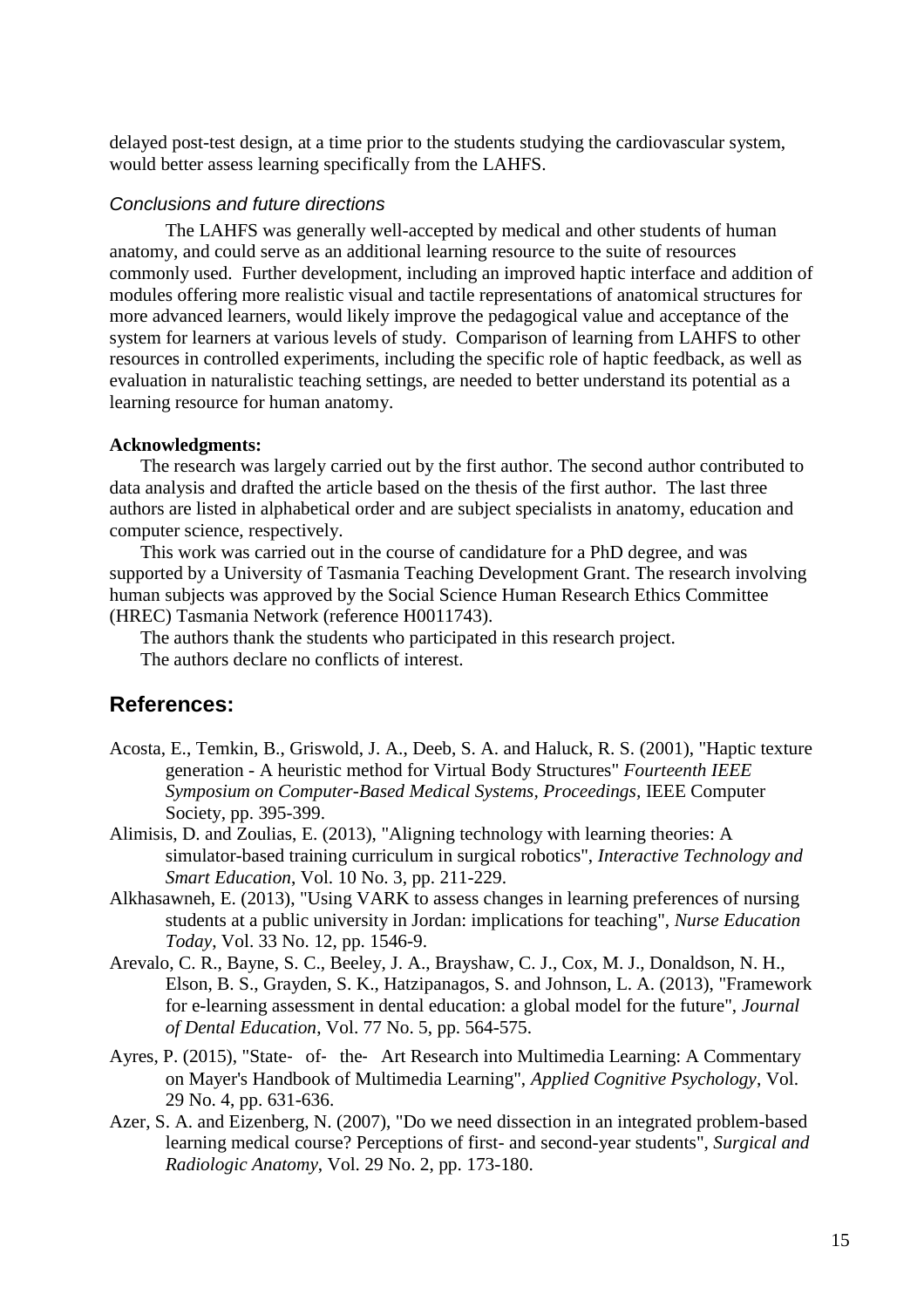- Azer, S. A., Guerrero, A. P. S. and Walsh, A. (2013), "Enhancing learning approaches: Practical tips for students and teachers", *Medical Teacher*, Vol. 35 No. 6, pp. 433-443.
- Basdogan, C., De, S., Kim, J., Muniyandi, M., Kim, H. and Srinivasan, M. (2004), "Haptics in minimally invasive surgical simulation and training", *Computer Graphics and Applications*, *IEEE*, Vol. 24 No. 2, pp. 56-64.
- Bassil, Y. (2012), "A simulation model for the waterfall software development life cycle", *International Journal of Engineering and Technology*, Vol. 2, No.5, pp. 742-749.
- Boström, L. and Hallin, K. (2012), "Learning style differences between nursing and teaching students in Sweden: A comparative study", *International Journal of Higher Education*, Vol. 2 No. 1, pp. 22-34
- Bouwer, H. E., Valter, K. and Webb, A. L. (2016), "Current integration of dissection in medical education in Australia and New Zealand: Challenges and successes", *Anatomical Sciences Education*, (in press; doi: 10.1002/ase.1559)
- Braun, V. and Clarke, V. (2006), "Using thematic analysis in psychology", *Qualitative Research in Psychology*, Vol. 3 No. 2, pp. 77-101.
- Burke, P. F. (2013), "Seeking simplicity in complexity: The relative value of ease of use (EOU)‐ based product differentiation", *Journal of Product Innovation Management*, Vol. 30 No. 6, pp. 1227-1241.
- Burns, M. (2013), "Success, failure or no significant difference: Charting a course for successful educational technology integration", *International Journal of Emerging Technologies in Learning*, Vol. 8 No. 1, pp. 38-45.
- Choi-Lundberg, D. L., Low, T. F., Patman, P., Turner, P. and Sinha, S. N. (2015), "Medical student preferences for self-directed study resources in gross anatomy", *Anatomical Sciences Education*, (in press; doi: 10.1002/ase.1549).
- Choi-Lundberg, D. L., Cuellar, W. A. & Williams, A. M. M. (2016), "Online dissection audio-visual resources for human anatomy: Undergraduate medical students' usage and learning outcomes" *Anatomical Sciences Education,* in press, accepted 12 February 2016.
- Chuttur, M. (2009), "Overview of the Technology Acceptance Model: Origins, developments and future directions", *Sprouts: Working papers on Information Systems*, Vol. 9 No. 37, pp. 64-84
- Clark, R. C. and Mayer, R. E. (2003), *e-Learning and the Science of Instruction: Proven Guidelines for Consumers and Designers of Multimedia Learning*, Pfeiffer, San Francisco, CA.
- Codd, A. M. and Choudhury, B. (2011), "Virtual reality anatomy: Is it comparable with traditional methods in the teaching of human forearm musculoskeletal anatomy?", *Anatomical Sciences Education*, Vol. 4 No. 3, pp. 119-125.
- Coffield, F., Moseley, D., Hall, E. and Ecclestone, K. 2004. *Learning styles and pedagogy in post-16 learning: A systematic and critical review*, Learning and Skills Research Centre, London, UK.
- Cornwall, J. and Pollard, M. F. (2012), "Evaluation of free i-applications for tertiary level gross anatomy education", *Australasian Medical Journal*, Vol. 5 No. 4, pp. 239-242.
- Craig, S., Tait, N., Boers, D. and Mcandrew, D. (2010), "Review of anatomy education in Australian and New Zealand medical schools", *ANZ Journal of Surgery*, Vol. 80 No. 4, pp. 212-216.
- Davis, A. M., Bersoff, E. H. and Comer, E. R. (1988), "A strategy for comparing alternative software development life cycle models", *IEEE Transactions on Software Engineering*, Vol. 14 No. 10, pp. 1453-1461.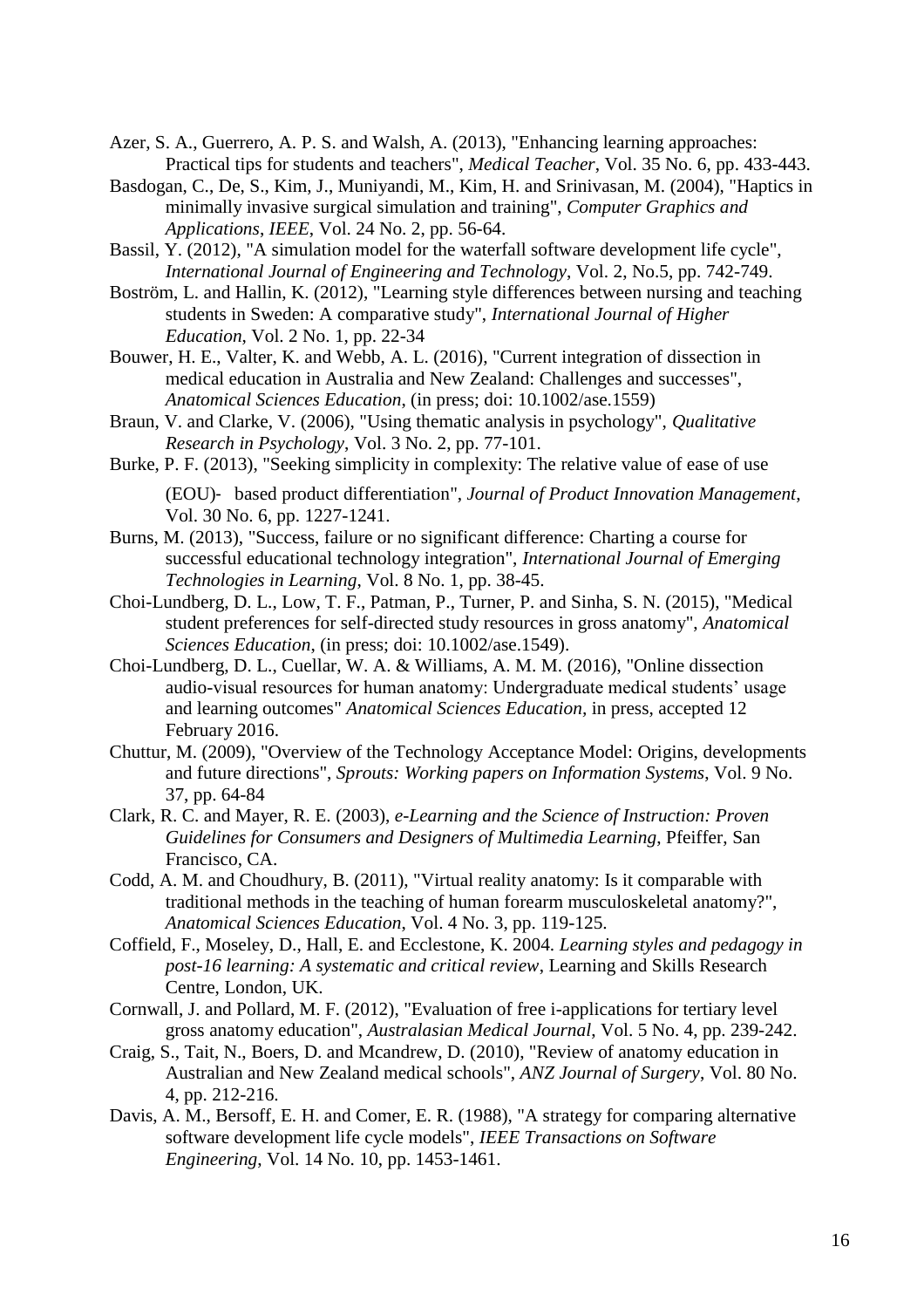- Dev, P., Montgomery, K., Senger, S., Heinrichs, W. L., Srivastava, S. and Waldron, K. (2002), "Simulated medical learning environments on the internet", *Journal of the American Medical Informatics Association*, Vol. 9 No. 5, pp. 437-447.
- Drake, R. L., Mcbride, J. M., Lachman, N. and Pawlina, W. (2009), "Medical education in the anatomical sciences: The winds of change continue to blow", *Anatomical Sciences Education*, Vol.2 No. 6, pp. 253-259.
- Edmunds, J. M., Kendall, P. C., Ringle, V. A., Read, K. L., Brodman, D. M., Pimentel, S. S. and Beidas, R. S. (2013), "An examination of behavioral rehearsal during consultation as a predictor of training outcomes", *Administration and Policy in Mental Health and Mental Health Services Research*, Vol. 40 No. 6, pp. 456-466.
- Esteban, G., Fernández, C., Conde, M. Á. and García-Peñalvo, F. J. (2014), "Playing with SHULE: surgical haptic learning environment", *Proceedings of the Second International Conference on Technological Ecosystems for Enhancing Multiculturality, ACM*, 247-253.
- Fang, T.-Y., Wang, P.-C., Liu, C.-H., Su, M.-C. and Yeh, S.-C. (2014), "Evaluation of a haptics-based virtual reality temporal bone simulator for anatomy and surgery training", *Computer Methods and Programs in Biomedicine*, Vol. 113 No. 2, pp. 674- 681.
- Fitzgerald, J. E., White, M. J., Tang, S. W., Maxwell-Armstrong, C. A. and James, D. K. (2008), "Are we teaching sufficient anatomy at medical school? The opinions of newly qualified doctors", *Clinical Anatomy*, Vol. 21 No. 7, pp. 718-724.
- Fleming, N. D. (1995), I'm different; not dumb. Modes of presentation (VARK) in the tertiary classroom. *Research and Development in Higher Education, Proceedings of the 1995 Annual Conference of the Higher Education and Research Development Society of Australasia (HERDSA)*, Vol. 18, pp. 308-313.
- Gaglani, S. M. and Topol, E. J. (2014), "iMedEd: The role of mobile health technologies in medical education", *Academic Medicine*, Vol. 89 No. 9, pp. 1207-1209.
- Granger, N. A. (2004), "Dissection laboratory is vital to medical gross anatomy education", *The Anatomical Record Part B: The New Anatomist*, Vol. 281B No. 1, pp. 6-8.
- Hoffman, H. and Vu, D. (1997), "Virtual reality: teaching tool of the twenty-first century?", *Academic Medicine*, Vol. 72 No. 12, pp. 1076-81.
- Howell, J. N., Conatser, R. R., Williams, R. L., Burns, J. M. and Eland, D. C. (2008), "The virtual haptic back: a simulation for training in palpatory diagnosis", *BMC Medical Education*, Vol. 8 No. 14, DOI: 10.1186/1472-6920-8-14.
- Ingole, A., Kumar, D. S. A., Bahattere, V. and Chaware, S. (2015), "Application of Multimedia Design Principle in Learning Anatomy and Physiology", *Indian Journal of Anatomy*, Vol. 4 No. 1, pp. 17-20.
- Itkowitz, B., Handley, J. and Zhu, W. (2005), "The OpenHaptics™ toolkit: a library for adding 3D Touch™ navigation and haptics to graphics applications", *Proceedings of the First Joint Eurohaptics Conference and Symposium on Haptic Interfaces for Virtual Environment and Teleoperator Systems. IEEE Computer Society*, pp. 590-591.
- Johnson, I. P., Palmer, E., Burton, J. and Brockhouse, M. (2013), "Online learning resources in anatomy: What do students think?", *Clinical Anatomy*, Vol. 26 No. 5, pp. 556-563.
- Jonas, G. A. and Norman, C. S. (2011), "Textbook Websites: User Technology Acceptance Behaviour", *Behaviour & Information Technology*, Vol. 30 No. 2, pp. 147-159.
- Kerby, J., Shukur, Z. N. and Shalhoub, J. (2011), "The Relationships Between Learning Outcomes and Methods of Teaching Anatomy as Perceived by Medical Students", *Clinical Anatomy*, Vol. 24 No. 4, pp. 489-497.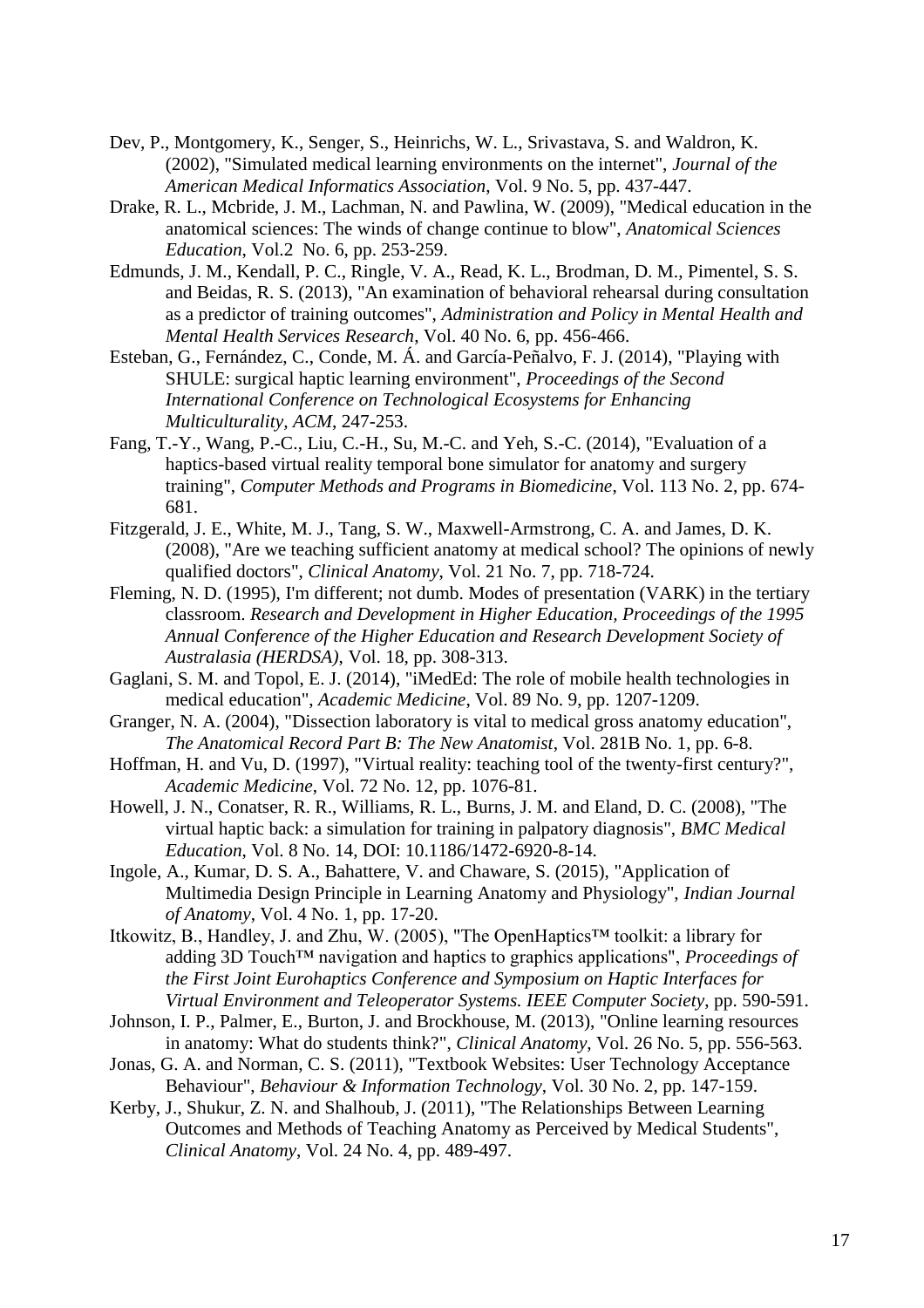- Khot, Z., Quinlan, K., Norman, G. R. and Wainman, B. (2013), "The relative effectiveness of computer-based and traditional resources for education in anatomy", *Anatomical Sciences Education*, Vol. 6 No. 4, pp. 211-215.
- Kim, R. H., Gilbert, T., Ristig, K. and Chu, Q. D. (2013), "Surgical resident learning styles: faculty and resident accuracy at identification of preferences and impact on ABSITE scores", *Journal of Surgical Research*, Vol. 184 No. 1, pp. 31-36.
- Kinnison, T., Forrest, N. D., Frean, S. P. and Baillie, S. (2009), "Teaching bovine abdominal anatomy: Use of a haptic simulator", *Anatomical Sciences Education*, Vol. 2 No. 6, pp. 280-285.
- Legris, P., Ingham, J. and Collerette, P. (2003), "Why do people use information technology? A critical review of the technology acceptance model", *Information & Management*, Vol. 40 No. 3, pp. 191-204.
- Leite, W. L., Svinicki, M. and Shi, Y. (2009), "Attempted Validation of the Scores of the VARK: Learning Styles Inventory With Multitrait-Multimethod Confirmatory Factor Analysis Models", *Educational and Psychological Measurement*, Vol. 70 No. 2, pp. 323-339.
- Lewis, T. L., Burnett, B., Tunstall, R. G. and Abrahams, P. H. (2014), "Complementing anatomy education using three-dimensional anatomy mobile software applications on tablet computers", *Clinical Anatomy*, Vol. 27 No. 3, pp. 313-320.
- Lim, K. H. A., Loo, Z. Y., Goldie, S. J., Adams, J. W. and Mcmenamin, P. G. (2015), "Use of 3D printed models in medical education: A randomized control trial comparing 3D prints versus cadaveric materials for learning external cardiac anatomy", *Anatomical Sciences Education*, doi: 10.1002/ase.1573
- Lingard, L. and Kennedy, T. J. (2010), Qualitative research methods in medical education. In: Swanwick, T. (ed.) *Understanding Medical Education: Evidence, Theory and Practice*. 1st ed. Wiley-Blackwell, Chichester, West Sussex, UK.
- Marangunić, N. and Granić, A. (2015), "Technology acceptance model: a literature review from 1986 to 2013", *Universal Access in the Information Society*, Vol. 14 No. 1, pp. 81-95.
- Mclachlan, J. C., Bligh, J., Bradley, P. and Searle, J. (2004), "Teaching anatomy without cadavers", *Medical Education*, Vol. 38 No. 4, pp. 418-424.
- Mclachlan, J. C. and Patten, D. (2006), "Anatomy teaching: ghosts of the past, present and future", *Medical Education*, Vol. 40 No. 3, pp. 243-253.
- Mcneill, M., Ming Diao, M. and Gosper, M. (2011), "Student uses of technology in learning: two lenses", *Interactive Technology and Smart Education*, Vol. 8 No. 1, pp. 5-17.
- Ong, C.-S. and Lai, J.-Y. (2006), "Gender differences in perceptions and relationships among dominants of e-learning acceptance", *Computers in Human Behavior*, Vol. 22 No. 5, pp. 816-829.
- Padilla-Meléndez, A., Del Aguila-Obra, A. R. and Garrido-Moreno, A. (2013), "Perceived playfulness, gender differences and technology acceptance model in a blended learning scenario", *Computers & Education*, Vol. 63, pp. 306-317.
- Panait, L., Akkary, E., Bell, R. L., Roberts, K. E., Dudrick, S. J. and Duffy, A. J. (2009), "The role of haptic feedback in laparoscopic simulation training", *Journal of Surgical Research*, Vol. 156 No. 2, pp. 312-316.
- Plomp, T. (2009), "Educational design research: An introduction", In Plomp, T and Nieveen, N.(Eds), *An introduction to Educational Design Research,* pp. 9-35.
- Preece, D., Williams, S. B., Lam, R. and Weller, R. (2013), ""Let's Get Physical": Advantages of a physical model over 3D computer models and textbooks in learning imaging anatomy", *Anatomical Sciences Education*, Vol. 6 No. 4, pp. 216-224.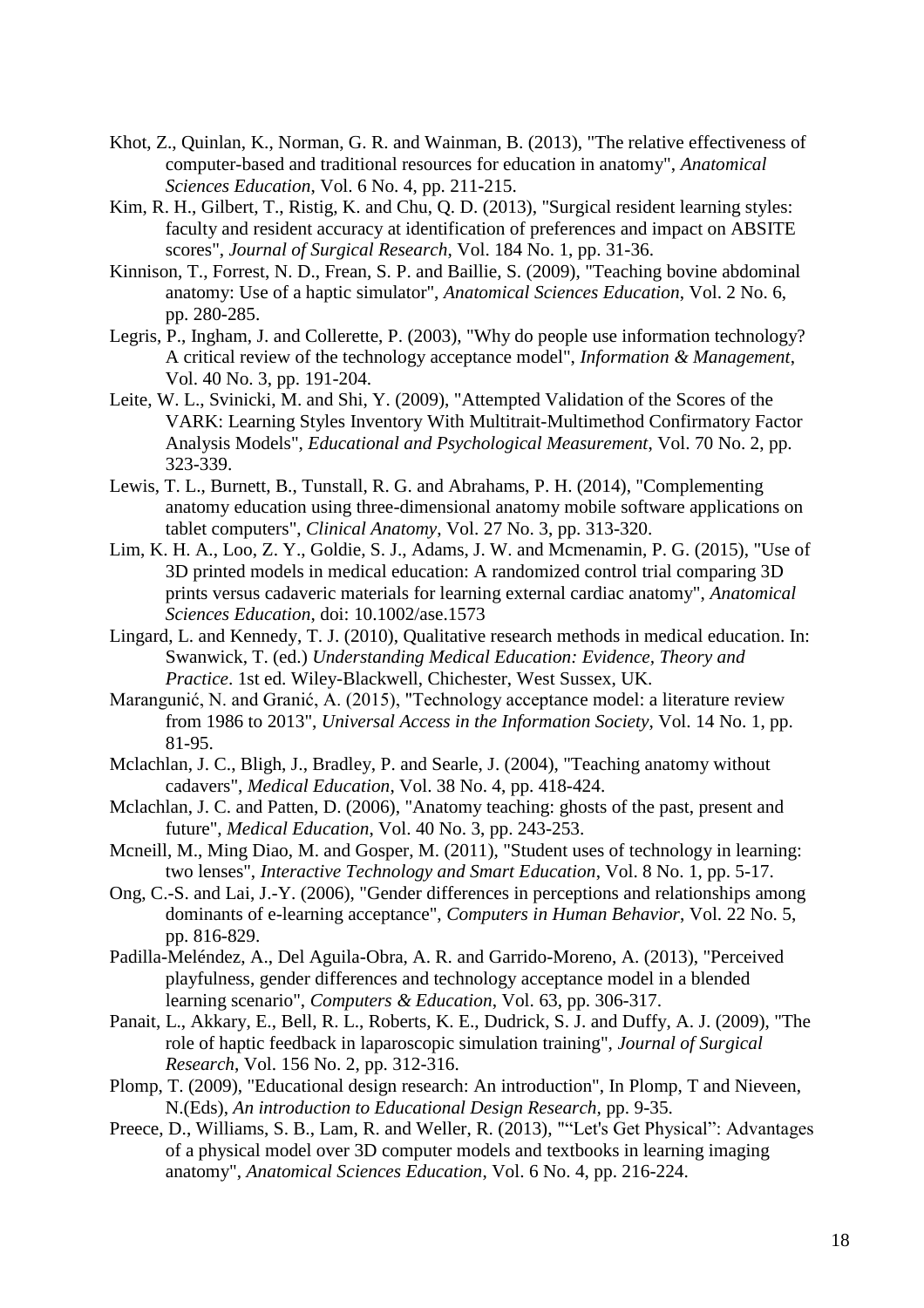- Rengier, F., Mehndiratta, A., Von Tengg-Kobligk, H., Zechmann, C. M., Unterhinninghofen, R., Kauczor, H.-U. and Giesel, F. L. (2010), "3D printing based on imaging data: review of medical applications", *International Journal of Computer Assisted Radiology and Surgery*, Vol. 5 No. 4, pp. 335-341.
- Rohrer, D. and Pashler, H. (2012), "Learning styles: where's the evidence?", *Medical Education*, Vol. 46 No. 7, pp. 634-635.
- Royce, W. W. (1970), "Managing the development of large software systems" *Proceedings of IEEE Western Electronic Show and Convention, in Los Angeles*, 328-388.
- Ruthenbeck, G. S. and Reynolds, K. J. (2015), "Virtual reality for medical training: the stateof-the-art", *Journal of Simulation*, Vol. 9 No. 1, pp. 16-26.
- Sakellariou, S., Ward, B. M., Charissis, V., Chanock, D. and Anderson, P. (2009), "Design and implementation of augmented reality environment for complex anatomy training: inguinal canal case study", *Proceedings of the 3rd International Conference on Virtual and Mixed Reality: Held as Part of HCI International 2009*Springer-Verlag, pp. 605- 614.
- Saltarelli, A. J., Roseth, C. J. and Saltarelli, W. A. (2014), "Human cadavers vs. multimedia simulation: A study of student learning in anatomy", *Anatomical Sciences Education*, Vol. 7 No. 5, pp. 331-339.
- Schvartzman, S., Salisbury, K., Silva, R. and Girod, S. (2014), "Surgical Simulation and Education", *International Journal of Computer Assisted Radiology and Surgery*, Vol. 9 No. 1, pp. S123-S138.
- Shams, L. and Seitz, A. R. (2008), "Benefits of multisensory learning", *Trends in Cognitive Sciences*, Vol. 12 No. 11, pp. 411-417.
- Sugand, K., Abrahams, P. and Khurana, A. (2010), "The Anatomy of Anatomy: A Review for Its Modernization", *Anatomical Sciences Education*, Vol.3 No. 2, pp. 83-93.
- Temkin, B., Acosta, E., Malvankar, A. and Vaidyanath, S. (2006), "An interactive threedimensional virtual body structures system for anatomical training over the Internet", *Clinical Anatomy*, Vol. 19 No. 3, pp. 267-274.
- Thomas, M. P. (2013), "The role of simulation in the development of technical competence during surgical training: a literature review", *International Journal of Medical Education*, Vol. 4, pp. 48-58.
- Ullrich, S. and Kuhlen, T. (2012), "Haptic palpation for medical simulation in virtual environments", *IEEE Transactions on Visualization and Computer Graphics,* Vol. 18 No. 4, pp. 617-625.
- Van Merrienboer, J. J. G. and Sweller, J. (2010), "Cognitive load theory in health professional education: Design principles and strategies", *Medical Education*, Vol. 44 No. 1, pp. 85-93.
- Vark Learn Limited. (2016), "VARK: A guide to learning styles, and research & statistics", available at: http://vark-learn.com/ and http://vark-learn.com/introduction-tovark/research-statistics/ (Accessed 6/1/2016).
- Weber, J., Hincke, M., Patasi, B., Jalali, A. and Wiper-Bergeron, N. (2012), "The Virtual Anatomy Lab: an eDemonstrator pedagogical agent can simulate student-faculty interaction and promote student engagement", *Medical Education Development*, Vol. 2 No. 1, pp. 5.
- Wu, F., Chen, X., Lin, Y., Wang, C., Wang, X., Shen, G., Qin, J. and Heng, P. A. (2014), "A virtual training system for maxillofacial surgery using advanced haptic feedback and immersive workbench", *The International Journal of Medical Robotics and Computer Assisted Surgery*, Vol. 10 No. 1, pp. 78-87.